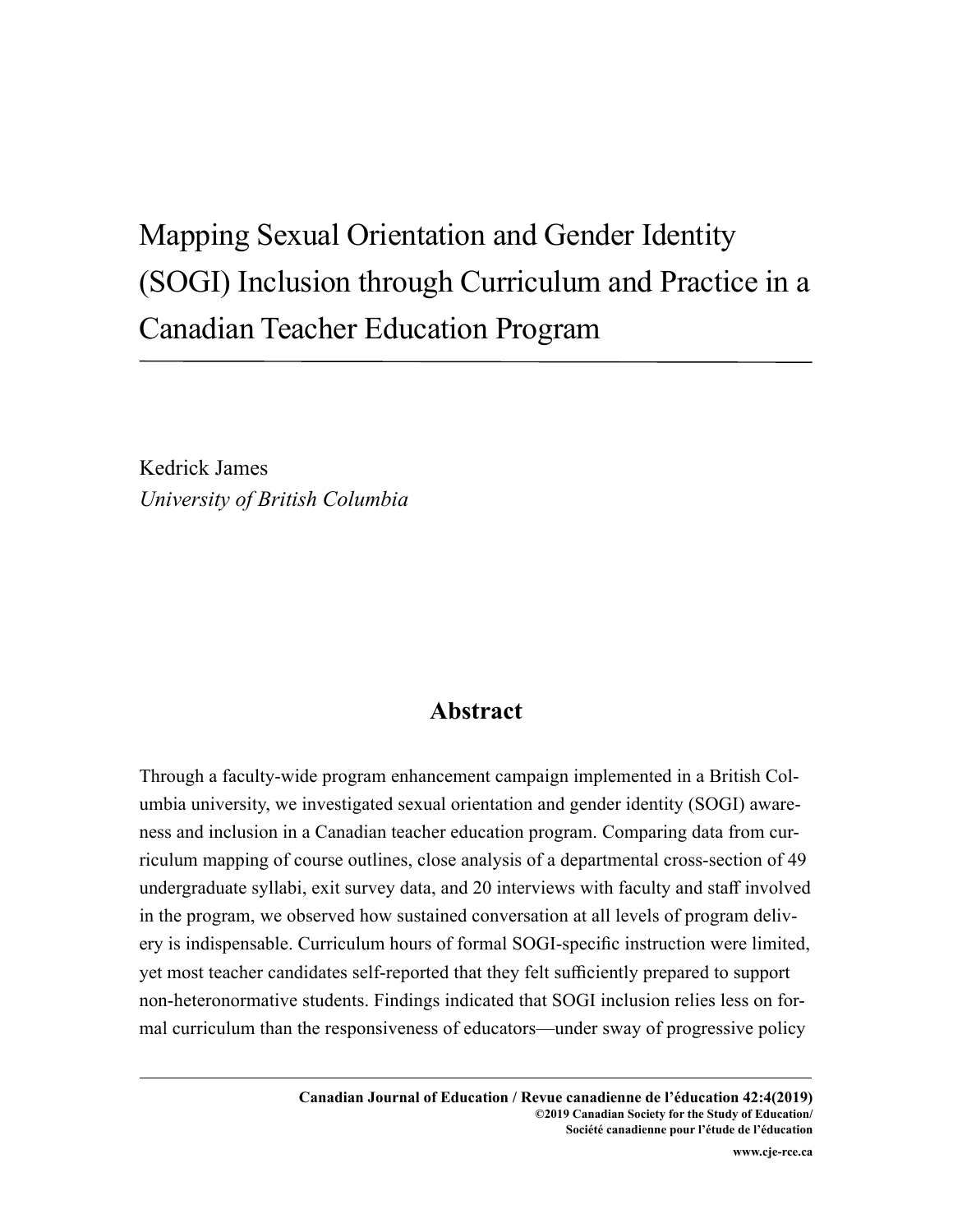changes—to have informal, identity-inclusive conversations and to forge connections to curriculum content.

*Keywords:* teacher education, sexual orientation and gender identity, inclusive education, curriculum policy, classroom discourse

# **Résumé**

Dans le cadre d'une campagne d'amélioration du programme menée à l'échelle du corps professoral dans une université de la Colombie-Britannique, nous avons enquêté sur la sensibilisation à l'orientation sexuelle et l'identité de genre et sur son inclusion dans un programme de formation des enseignants canadiens. En comparant les données des plans de cours de cartographie du programme d'études, l'analyse approfondie d'un échantillon de 49 programmes, les résultats d'enquêtes de sortie et de 20 entretiens avec le corps professoral et le personnel participant au programme, nous avons observé la qualité des conversations à tous les niveaux de la prestation du programme indispensable. Le nombre d'heures du programme d'enseignement formel spécifique à SOGI était limité, mais la plupart des candidats enseignants ont déclaré s'être déclarés suffisamment préparés pour soutenir des élèves non hétéronormés. Les résultats ont montré que l'inclusion de SOGI dépend moins du curriculum formel que de la réactivité des éducateurs—sous l'influence de changements de politique progressifs—pour avoir des conversations informelles incluant l'identité et pour tisser des liens avec le contenu du curriculum.

*Mots-clés : formation des enseignants, orientation sexuelle et identité de genre, éducation* inclusive, politique en matière de curriculum, discours en classe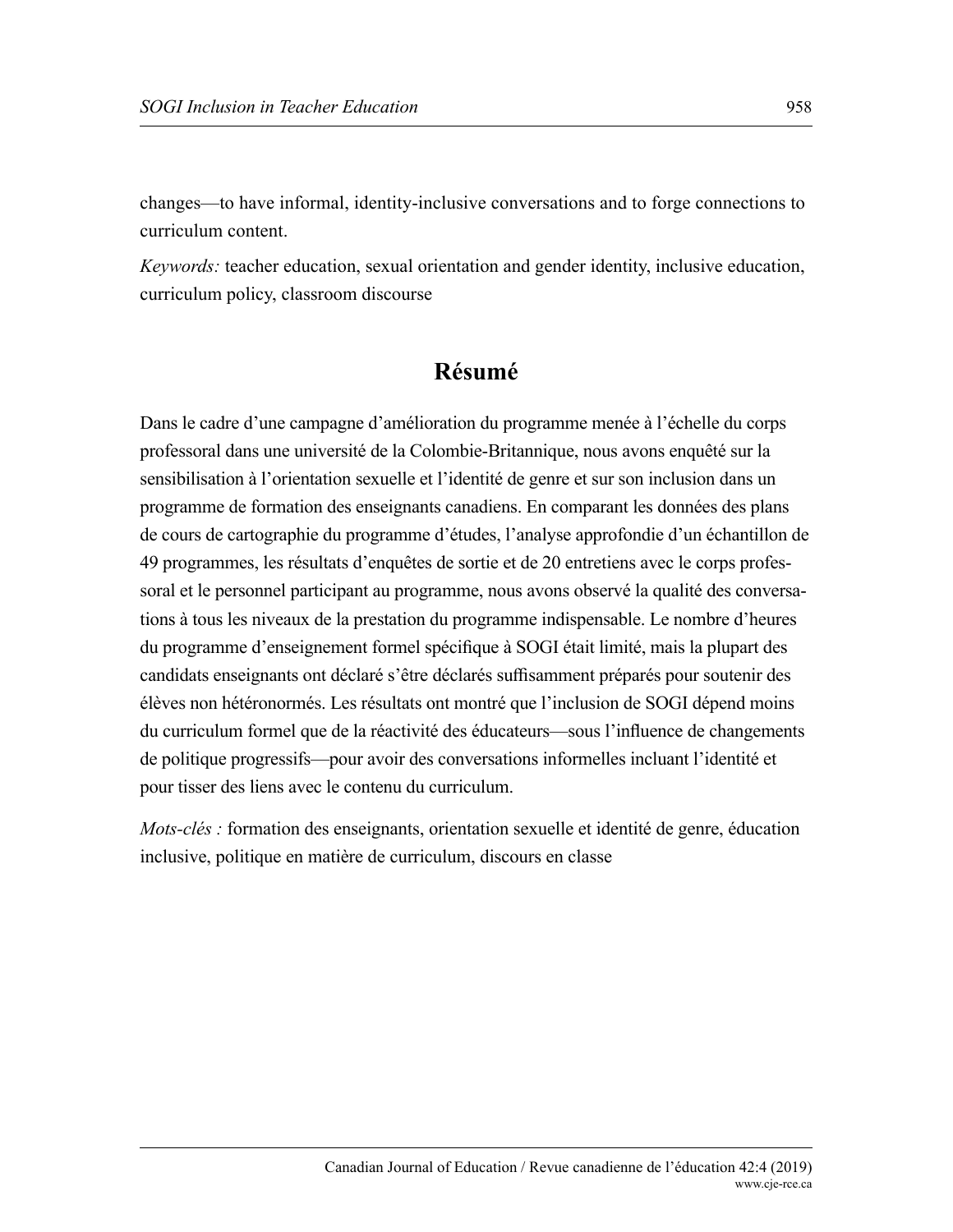#### **Introduction**

The groundswell of change around the public concept of gender and the mistreatment of persons with non-binary gender expression finally reached the legislative capital of Canada by 2016 with Bill C-16, which adds "gender identity or expression" to two sections in the Canadian Human Rights Act where "sexual orientation" had already been integrated. This small though significant addition to the legal code signifies both recognition of gender as a spectrum and of the basic human right to identify outside of the heteronormative conventions of male or female. Gender can be fluid and dynamic, rather than fixed at birth, and new laws indicate that there will be recourse against discrimination on this basis or on any intersectional concerns related to "race, national or ethnic origin, colour, religion, age, sex, sexual orientation, marital status, family status, disability or conviction of an offence for which a pardon has been granted" (Walker, 2016, para. 19). This change has had a ripple effect, empowering public institutions to recognize their leadership role in the prevention of harmful gender norms and sexual stereotypes, and making it possible to address these systemic issues systematically in line with public policy. Education is an important field where this type of social change toward a more just and inclusive society can be implemented; but, as Rayside (2014) claims, school policy response has been "distinctly cautious compared to actual societal change on these schools" (p. 191).

Passing through provincial education systems, this ripple effect spurred on multilevel policy changes and initiatives. The British Columbia government followed suit (Bill 27, 2016) and incorporated sexual orientation and gender identity (SOGI) into its regulatory charter, the Schools Act. The timing was auspicious insofar as BC's curriculum was already undergoing a process of complete renewal. The ministry was in the early stages of a two-year roll out of BC's New Curriculum (Province of British Columbia, 2018a, paras. 1–2), "modernizing" it to deliver a "rigorous" yet "flexible and innovative" education "efficiently and effectively," but "with more time and flexibility to explore topics in depth with students." The ministry's overview of the New Curriculum (Province of British Columbia, 2018b) states unequivocally that "teachers should ensure that classroom instruction, assessment, and resources reflect sensitivity to diversity and incorporate positive role portrayals, relevant issues, and themes such as inclusion, respect, and acceptance. This includes diversity in family compositions and gender orientation" (para. 48). To facilitate this, the British Columbia School Act updates (Province of British Columbia,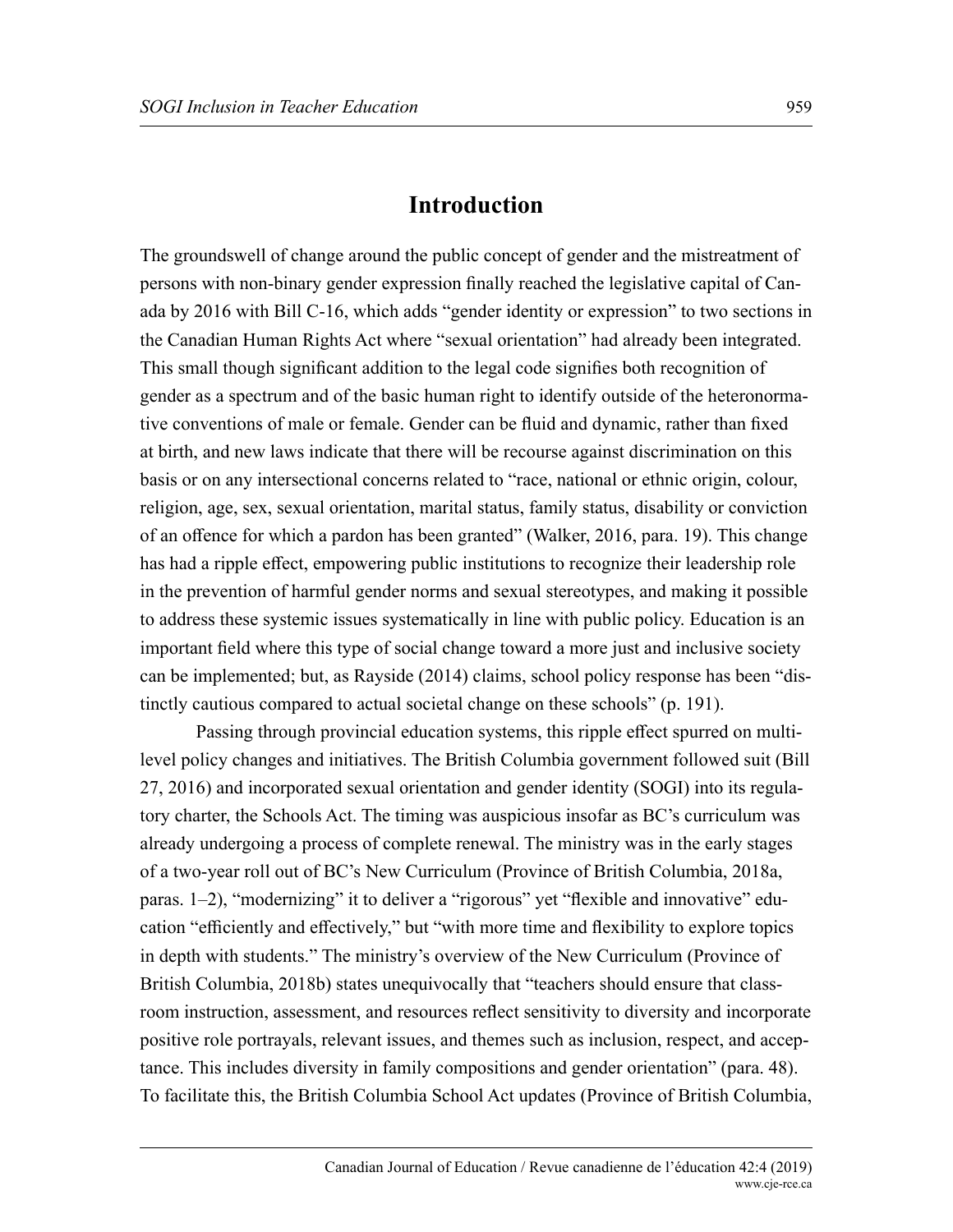2018c) set aside one non-instructional day in the calendar year to provide working teachers with professional development and support materials for SOGI education alongside three other priority topics (i.e., Indigenous education, implementation of curriculum, and student health). The stage for these systemic changes had already been set through the SOGI 1 2 3 initiative, funded by the ARC Foundation (2019), that led BC school districts to second coordinators to assist school-based Gay Straight Alliance (GSA) clubs, anti-bullying events, provide lesson ideas and resources to working teachers, and support a range of SOGI-related initiatives for students in their school districts.

In light of these policy changes to the institutional status afforded to non-binary SOGI populations, the associate dean of teacher education, Wendy Carr, and the senior associate dean, Mary Bryson, acquired funding and seconded the Vancouver School Board's former anti-homophobia and diversity mentor, Steve Mulligan, and struck an advisory committee in order to raise awareness and support students, staff, and faculty in promoting SOGI-inclusive teacher education. The Teacher Education for All (TEFA) project lasted two years (2016–2018) and actively built bridges between the Faculty of Education and the broader SOGI community involved in local, provincial, and national education and awareness campaigns. To mobilize the community knowledge and educational expertise, TEFA organized a speaker series, in-class lectures for teacher candidates, creation of a student SOGI Alliance, professional learning workshops for education faculty and staff, and established a variety of related initiatives (such as creating an inclusion statement for use on course outlines) to increase awareness of SOGI-related issues and more broadly promote models and methods of inclusive education.

This article reports on research into SOGI inclusion in a teacher education program where the work of creating SOGI awareness was well underway in a relatively receptive environment. With the support of Dean Blye Frank and the TEFA advisory committee, Lori MacIntosh and I were given the opportunity to conduct research into the University of British Columbia's Bachelor of Education Program curriculum and were given consent to conduct interviews. This information was intended for public dissemination with faculty and staff members in a range of curriculum delivery roles around issues related to SOGI inclusion in their fields of research, curriculum development, instructional methods, and teaching or work experiences in the BEd program. We were also able to draw on three years of TEFA exit surveys to make more holistic sense of our data.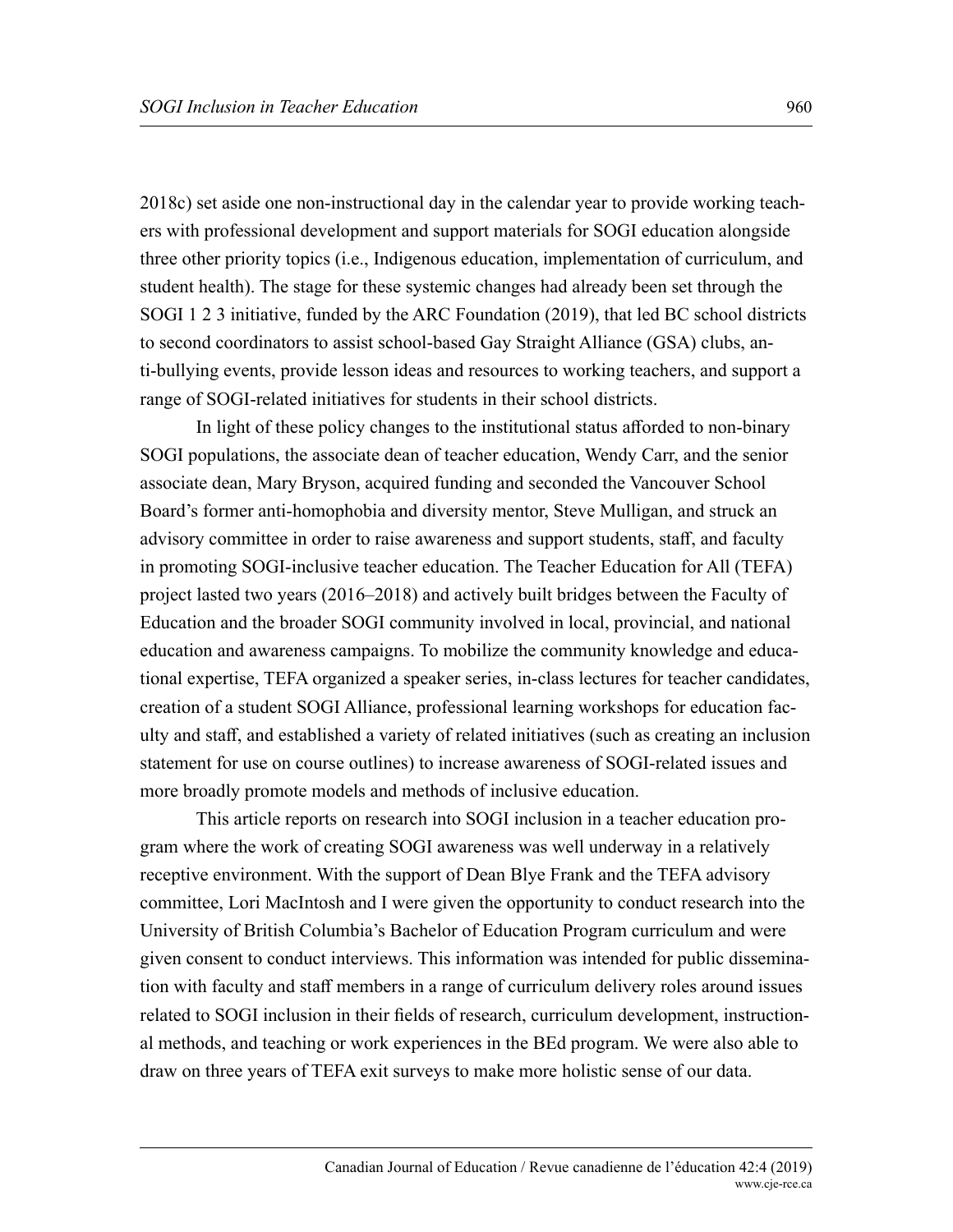## **Teaching and the Practice of Inclusive Education**

Underlying the notion of inclusive education is an ideal learning environment that brings together all beings and bodies into a safe space where they are afforded equal opportunity and support as learners. For progressive education systems to achieve that ideal, individual knowledge and identity must come into play, for it is through embodied identity that learners find relevance with the contents of their educational experiences. In implementation, the general principles of inclusive education must facilitate the range of individual differences, capacities and beliefs, and different communities of practice in regard to educators, their disciplines, and the governing systemic forces of the workplace. Moreover, inclusive pedagogy requires both knowledge of relevant issues and a caring, allied, individual disposition—alongside a commitment to adopting a progressive political stance (Athanases & Larrabee, 2003). Policy alone cannot bring about effective change, as McGregor's (2008) critical analysis of BC Ministry of Education policy documents (i.e., the Safe Schools Act, a new Social Justice 12 curriculum, and a diversity guide for K–12 teachers) found, insofar as good policy intention may only "maintain practices of diversity management (Blommartet & Verschueren, 1998) rather than strategies that promote inclusive, queer-friendly/anti-oppressive education outcomes" (p. 3). Loutzenheiser (2015) similarly highlights, through "queering policy analysis" that interrogates "the production of normalcy" (p. 103), how two BC school board–level policies have "unexpected and unintended knowledge productions" (p. 99) that "manufacture a particular kind of universalized youth subject that is both problem and the body in need of a solution" (p. 100).

Inclusive education relies on the agency of teaching professionals and entire organizational cultures (Hardy & Woodcock, 2015) to participate actively in inclusive curation of contents (Waitoller  $&$  Artiles, 2016) and to create openings in the curriculum for the safe exchange of individually realized identities, for only then can we come to appreciate, and love, our differences (see Dover, Henning, & Agarwal-Rangnath, 2016). For SOGI-inclusive teacher education to manifest, there is dependency upon the individual teacher's commitment and competence. Bolstering these kinds of decision-making processes among teaching professionals enables even early career teachers to address and act upon the tensions and contradictions inherent in inclusive educational practices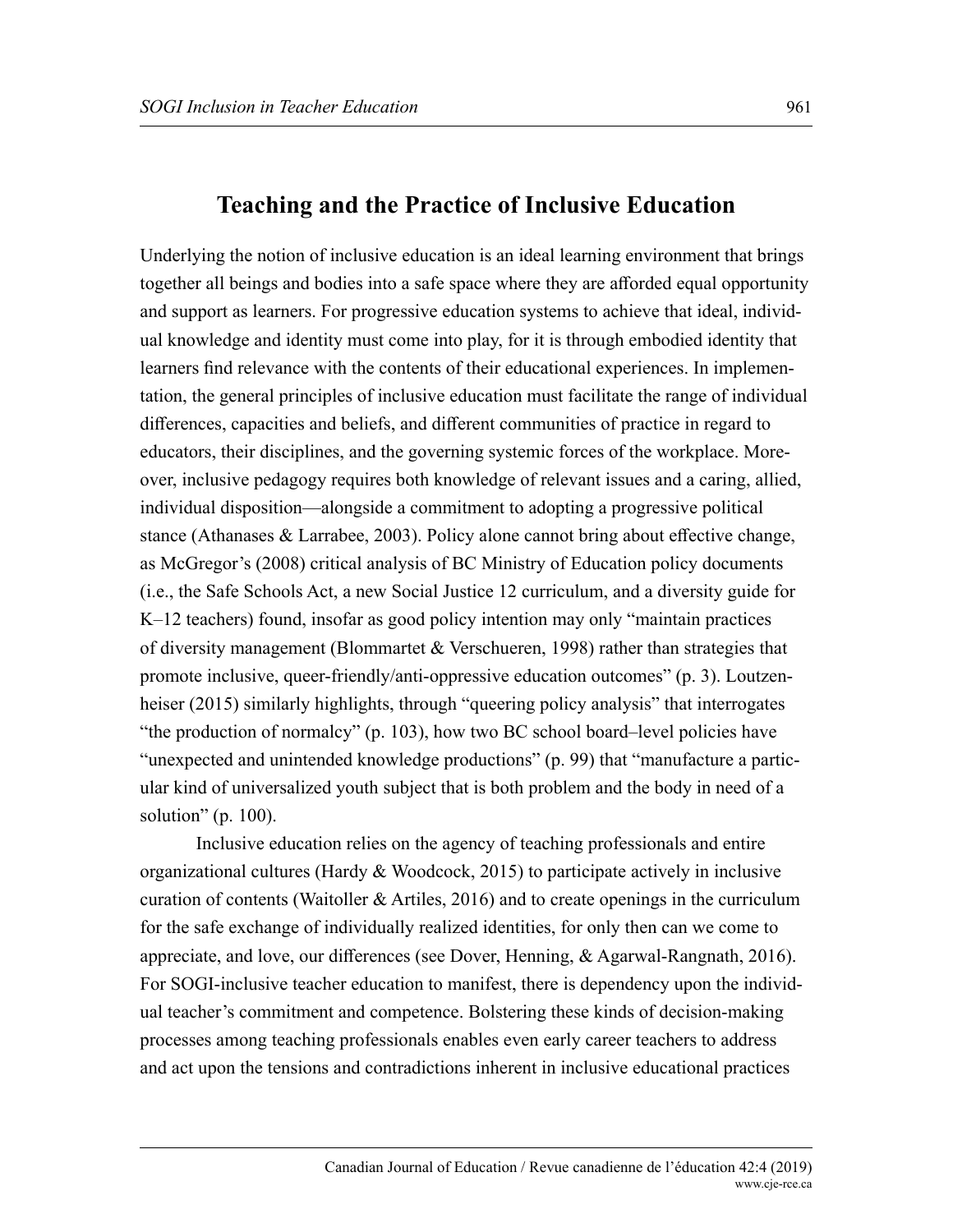(Williamson, 2017). Such decision making is fundamental to the political role that educators play (Kozleski & Waitoller, 2010).

Because learners relate personally in order to embody and retain the contents of their education, learning relies on recognition of the worlds that students bring into the classroom. The notion that curriculum should be forged in collaboration with students to enhance relevance and engagement of learners in their own learning underscores the basic tenets of democratic education, and remains a site of sustained political tension between educators as transformative intellectuals and the machinations of schooling and maintaining the hegemony of the mainstream's social order (Giroux & McLaren, 1986). The work of teachers is thus liberating, supporting the agency of students to effect change and critically challenge unjust social dynamics as they manifest in their educational experience, while also instilling in students a sense of belonging (Britzman, 1995). To accomplish this task requires commitment on the part of education as a whole (Boylan & Woolsey, 2015) and progressive leadership is a crucial component of that commitment (Ainscow & Sandill, 2010). As McGlashan and Fitzpatrick (2017) argue, "When sexuality is recognized as discursively constituted it is possible to see the role that schools play as social institutions" (p. 488). Camicia (2016) reminds us, "This is not to say that patriarchal gender and sexual identities don't govern the normalizing forces in the state, but it is to say that these forces interact with the resistances of progressive politics [in education] that support recognition…of LGBTQ youth and students" (p. 48).

Based on the findings presented in this article, we became aware of subtle dynamics at work in the process of implementing SOGI awareness in teacher education. We discovered how even a very small amount of formal SOGI-directed curriculum could result in surprisingly strong self-reported readiness and competence among teacher candidates to teach and talk openly about non-binary sexual orientations and gender identities. Remarkably, the effect of the TEFA project in increasing this awareness resulted in a small decrease over three years of this sense of confidence and readiness. As noted below, we see a possible explanation for this anomaly resulting from the opportunities seized by progressive teacher educators to introduce these topics informally into their instructional practices. The more this occurred, the more students were likely to envision greater complexity and personal responsibility, possibly resulting, as well, from heightened visibility of LGBTQ+ peers. Motivated and validated by the SOGI policies described above, the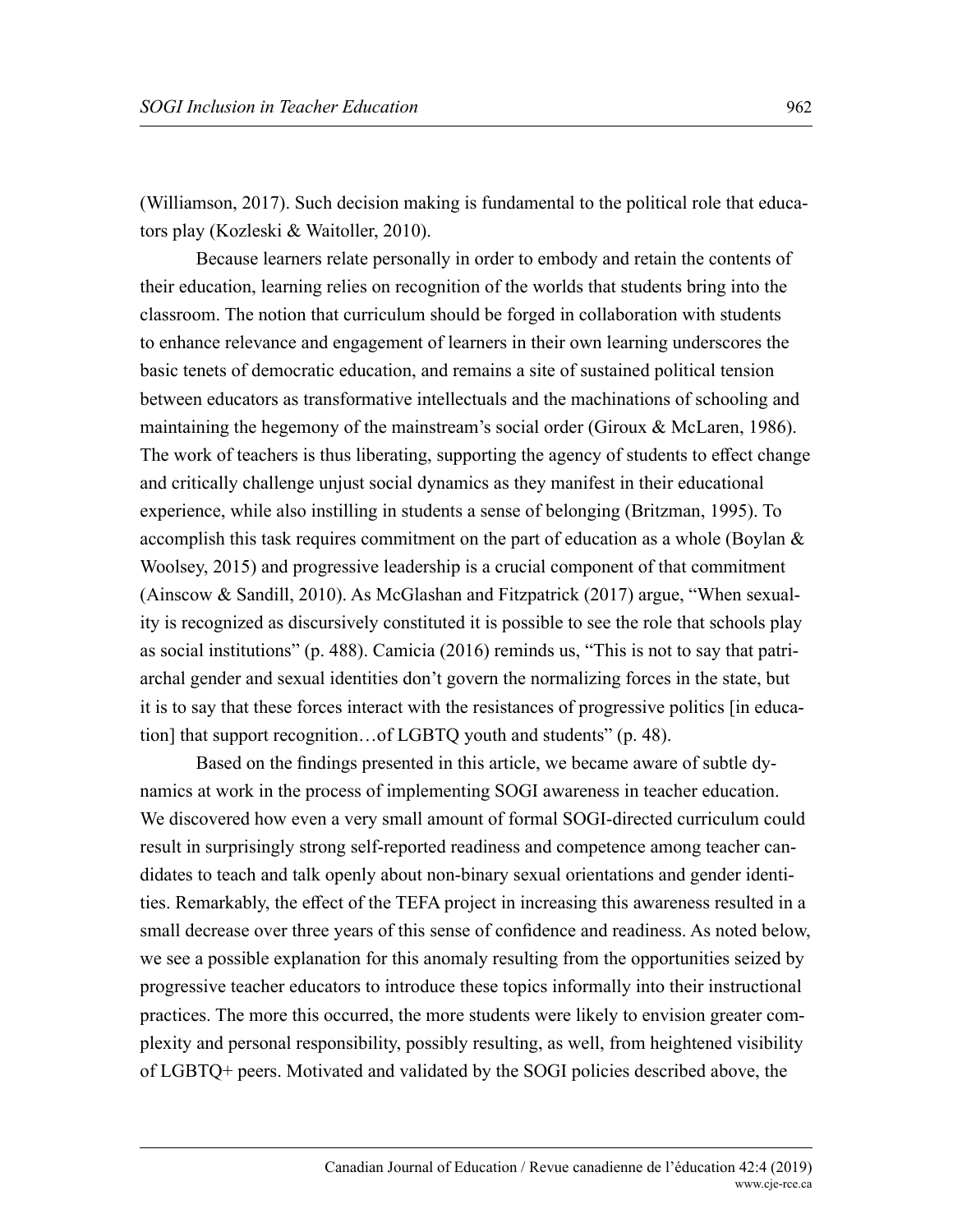resistance of teachers and teacher educators to oppressive sexual and gender norms may occur most effectively through informal conversations among teachers and their students.

### **Recent Research on SOGI-Inclusive Education**

In recent years, SOGI-related research literature has been precipitous, flowing across diverse fields and disciplines, with studies in areas as disparate as media literacy (McGrath, 2014; van Leent & Mills, 2018), mathematics (Rubel, 2016), health and medicine (Ton et al., 2016), social work education (Fredriksen-Goldsen, Woodford, Luke, & Gutiérrez, 2011), language arts (Bach, 2016; Staley & Leonardi, 2016) and children's literature (Schieble, 2012), archaeological teaching (Cobb & Croucher, 2016), environmental education (Russell, Sanick, & Kennelly, 2002), and gaming studies (Jensen, Taylor, de Castell, & Dilouya, 2015), to name only a few. SOGI-inclusive education goes beyond simply stating that all are welcome and then teaching disembodied knowledge of a subject in language that continuously underscores dominant, heteronormative stereotypes and the gender-binary worldview that dominates formal curricula (Steck & Perry, 2017). For example, one US study (Gorski, Davis, & Reiter, 2013) looked for SOGI-related topics in 41 multicultural teacher education course syllabi and concluded that LGBTQ+ concerns are often invisible and, based on further course instructor survey data, that the content is presented in ways that are decontextualized and mask heteronormativity.

Situated ethnographies and case studies of SOGI awareness interventions in teacher education programs or other educational settings also make up a large, and generally more optimistic, body of literature. Studies have been conducted of many gender-related topics, including gender transitioning students (Pryor, 2015; Rodela & Tobin, 2017); pre-service middle-years teachers' competencies at "hacking normativity" (Wargo, 2017); primary (Barozzi & Ojeda, 2014) and elementary teachers preparing to teach about sexual minorities (Martino & Cumming-Potvin, 2016); queer and allied pre-service teacher preparations prior to field placements (Benson, Smith, & Flanagan, 2014); auto-ethnographies of students enrolled in teacher education multicultural curriculum (Vavrus, 2009); LGBTQ+ teachers' perceptions of school climate (Gray, Harris, & Jones, 2016; Wright & Smith, 2015); members of queer cultural centres on campus (Teman & Lahman, 2012) and in community settings (Brockenbrough, 2016); disclosure processes of queer K–12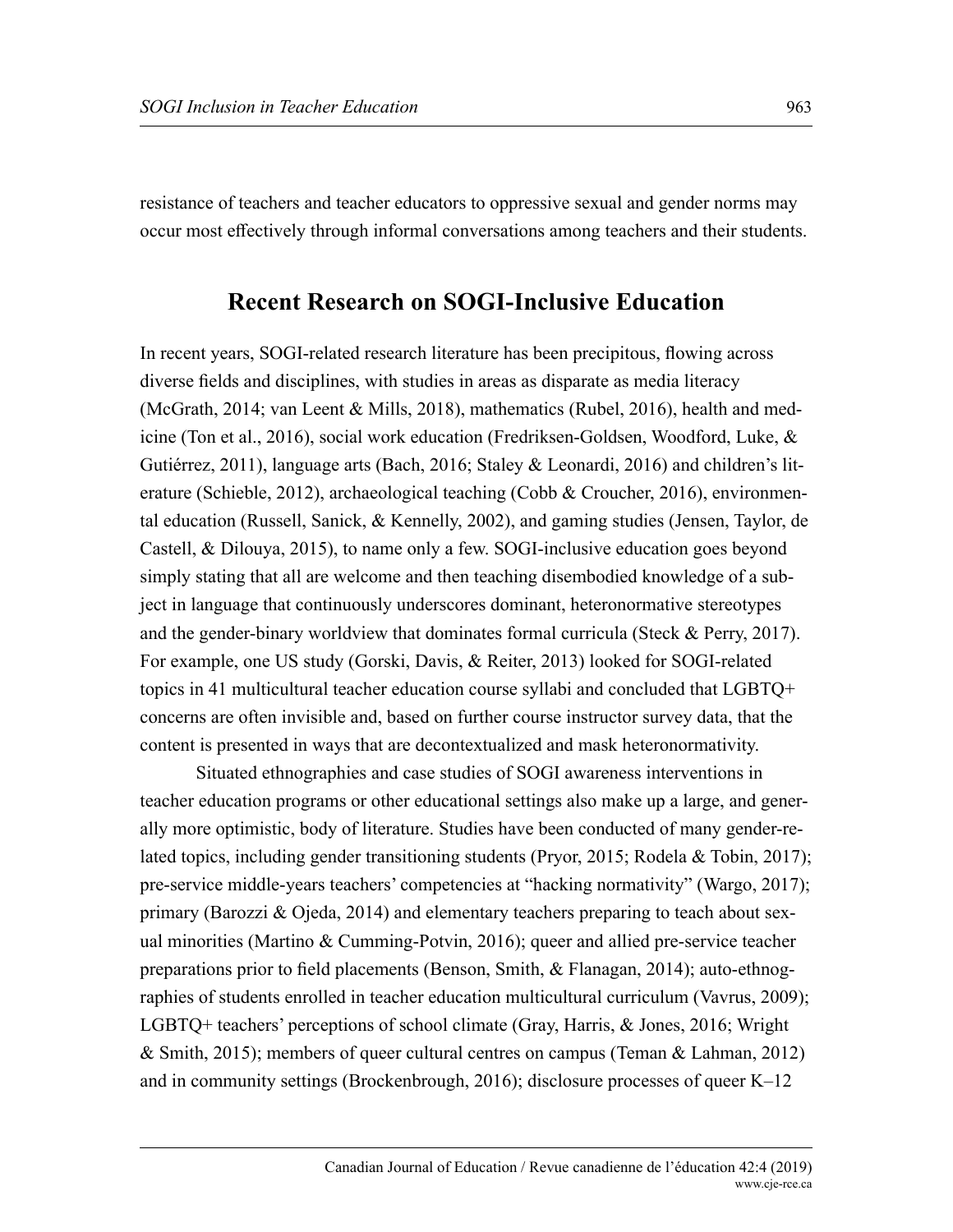teachers (Bower-Phipps, 2017), of queer academics (Bennet, Hill, & Jones, 2015) and of students with disabilities managing multiple marginalized identities (Miller, 2015; Miller, Wynn, & Webb, 2018). This list barely scratches the surface. These individually detailed and storied accounts occur alongside numerous climate reports of school and university settings (e.g., Atherton et al., 2016), local and national surveys (e.g., Swanson & Gettinger, 2016), and studies by governmental and non-governmental organizations.

In general, research indicates that both proper teacher training and SOGI-inclusive resources are required to ameliorate harm and harassment of student populations, as evidenced, for example, in Greytak, Kosciw, and Boesen's (2013) US national study, which shows that "LGBT-related school resources, such as GSAs, educators supportive of LGBT youth, and LGBT inclusive curricula were related to lower levels of victimization based on sexual orientation and on gender expression, and…fewer missed days of school because of safety concerns" (p. 56). However, the McCreary Centre Society report "found no relationship between LGBTQ-inclusive curriculum and levels of harassment or assault" in the Canadian context (Saewyc et al., 2016, pp. 18–19), and "exposure to curricula that was inclusive of LGBTQ people or issues, particularly in sex education and health classes, was associated with decreased bullying in the school but more bullying at the individual level" (p. 18). According to the BC Confederation of Parent Teacher Committees' SOGI fact sheet (BCCPAC, 2017), "research shows that harassment on the basis of sexual orientation or gender identity is experienced by approximately equal numbers of students who identify as LGBTQ and not LGBTQ" and these are "important topics that are interwoven through several curriculum areas, most notably, physical and health education, language arts, and social studies…these topics may also be discussed as they arise in the daily lives of students" (p. 2). Proper teacher training includes facilitating a growing comfort with open dialogue, of the kind that GSAs and supportive educators already engender, and without which SOGI-inclusive curriculum idles ineffectually.

A study of US-based pre-service teachers (Schmidt, Chang, Carolan-Silva, Lockhart, & Anagnostopoulos, 2012) revealed that, although aware of the importance of talking about sexual orientation and identity, "PSTs [Pre-Service Teachers] seem to need a different language and a different way of talking about and deconstructing experience" (p. 1183) to support LGB students. Magnus and Lundin's (2016) European study similarly found discontinuity between positive attitudes toward SOGI populations and lack of competencies to promote SOGI-inclusive education and challenge heteronormativity,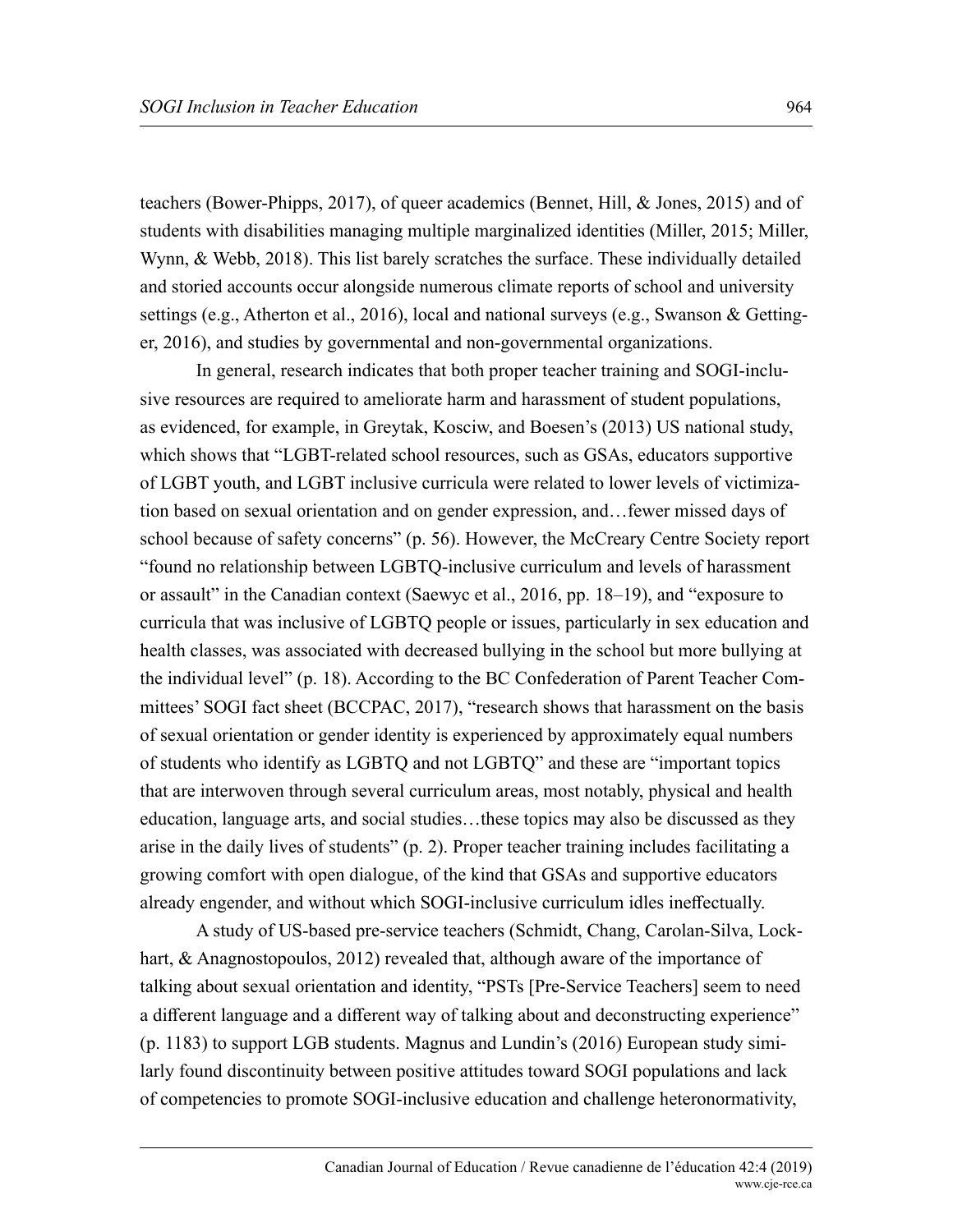which Florian, Young, and Rouse (2009) addressed through the Inclusive Practice Project, while Mitton-Kükner, Kearns, and Tompkins's (2016) Canadian study found that Positive Space Training (MacDonnell & Daley, 2015) was effective in helping SOGI-aware pre-service teachers acquire those requisite discursive and pedagogical skills. However, resistance to this process is also prevalent, as the study by Robinson and Ferfolja (2010) found: "pre-service teachers often do not see equality (and social justice issues more generally) as a priority in their learning" (p. 125). A 2013 online survey conducted by the Every Teacher Project on Canadian K–12 educators' perceptions and experiences of LGBTQ+-inclusive education (Taylor et al., 2011), found that "for most teachers, it is lack of training and fear of backlash that prevents them" from teaching SOGI-related curriculum, "not, as it is often assumed, religious belief or moral conflict" (p. 155). However, Goldstein, Collins, and Halder's (2007) 18-month study of anti-homophobia school policy implementation found that if "one does not have the confidence, knowledge, or skill to answer basic questions or respond to harmful homophobic assertions, based on religious beliefs or otherwise, disrupting homophobia and heterosexism in schools may be futile"  $(p. 57)$ .

How much time on SOGI-focused curriculum is needed to meet these challenges of sufficiently preparing teachers? This question is complicated by the varying lengths of programs, which, in Canada alone, vary from 11-month intensive programs following an initial degree to full five-year education degrees. Reflecting on the experiences of developing and delivering SOGI-informed lectures and activities, Kitchen and Bellini (2012) developed a successful two-hour workshop but concluded that "an inclusive education… requires more than a two-hour workshop. For teacher education to be inclusive, LGBTQ students and curriculum need to be present across all courses" (p. 458). Similarly, Mac-Intosh (2007) questioned the efficacy of single-class anti-homophobia lectures and workshops, and came "to recognize the dangers of this method and, more broadly, the hazards of partially integrated curricula" (p. 33). Kelly and Minnes Brandes (2010) argued that "teacher education programs often have some foundations courses or a cohort committed to 'diversity' or multiculturalism, but these are typically marginalized in the program as a whole" (p. 399). In the context of a four-year program, Kearns, Mitton-Kükner, and Tompkins (2017) "believe that nesting the LGBTQ awareness program in core mandatory courses in Year 1 contributes to the positive uptake we have by the pre-service teachers in Year 2 to attend workshops for Levels 3 and 4" (p. 7).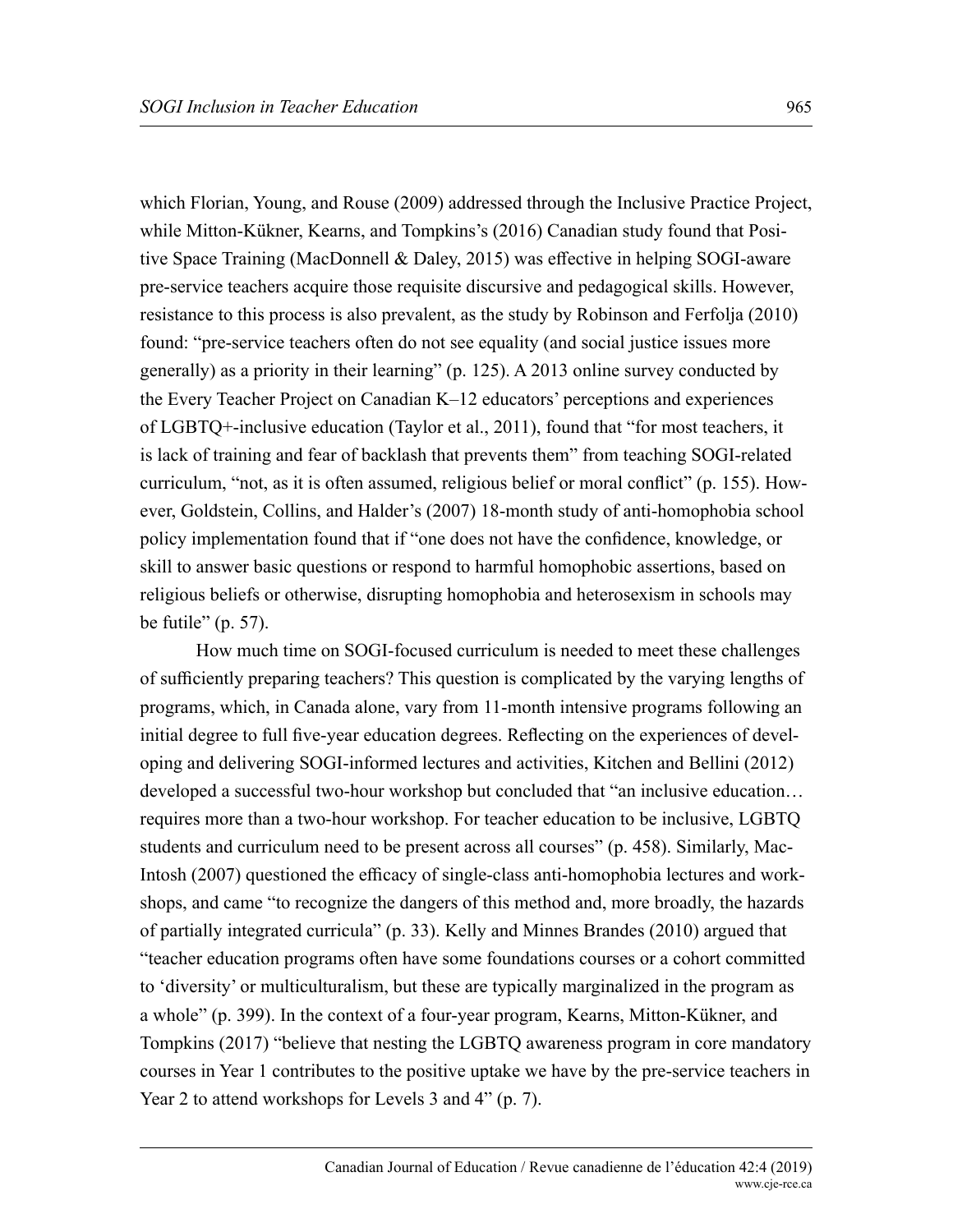Curriculum-time is inherently political: the inclusion and exclusion of contents, identities, cultural points of view, and forms of expression foster territorialism that in so many ways helps to construct, inculcate, and delimit the norms and moral stigmas of mainstream society (Ratto, Grespan, & Corrêa de Lacerda, 2016).These political experiences of the curriculum, along with the language use and attitudes of the teachers delivering it, either contest or reinforce the notion of legitimate identities within mainstream society and directly affect grades and self-esteem of SOGI-marginalized populations (Dessel, Kulick, Wernick, & Sullivan, 2017). Pierre (2017) argued that "faculty members could better support their LGBTQ+ students by confronting normative discourses within their curriculum…however, to do this faculty must engage in training and educate themselves on the issues and concerns facing LGBTQ+ communities" (p. 105). This corroborates Case and Meier's (2014) study, which found that "when counselors and educators are not adequately trained to be allies to transgender students, they are not prepared to respond to their needs" (p. 64). Fleig's (2016) study revealed similar findings in principal and school leadership training programs. These studies emphasize the need to provide adequate SOGI resources and instructional support through initial teacher education and professional development programs.

# **Mapping Teacher Education Curriculum for SOGI Inclusion: Methods**

There are political dimensions to every curriculum map, and this study aimed to move upon the curriculum landscape with the utmost sensitivity. All maps are inherently decontextualized, reducing the complexities of actual sites to outlines. Curriculum mapping can directly address lack of context through active engagement of practicing teachers, collaboratively mapping the engaged curriculum as opposed to the designed curriculum to produce school-wide curriculum sensibility in the K–12 system (Hale, 2008; Jacobs  $\&$ Johnson, 2009). However, our tertiary educational context limited the extent to which we were able to involve the wide range of instructional faculty at our institution collectively. Instead, we sought a broad range of course outlines to find instances of SOGI inclusion and begin our mapping process. Requests for course syllabi were made through the department heads or curriculum chairs, but even so, we encountered some resistance. For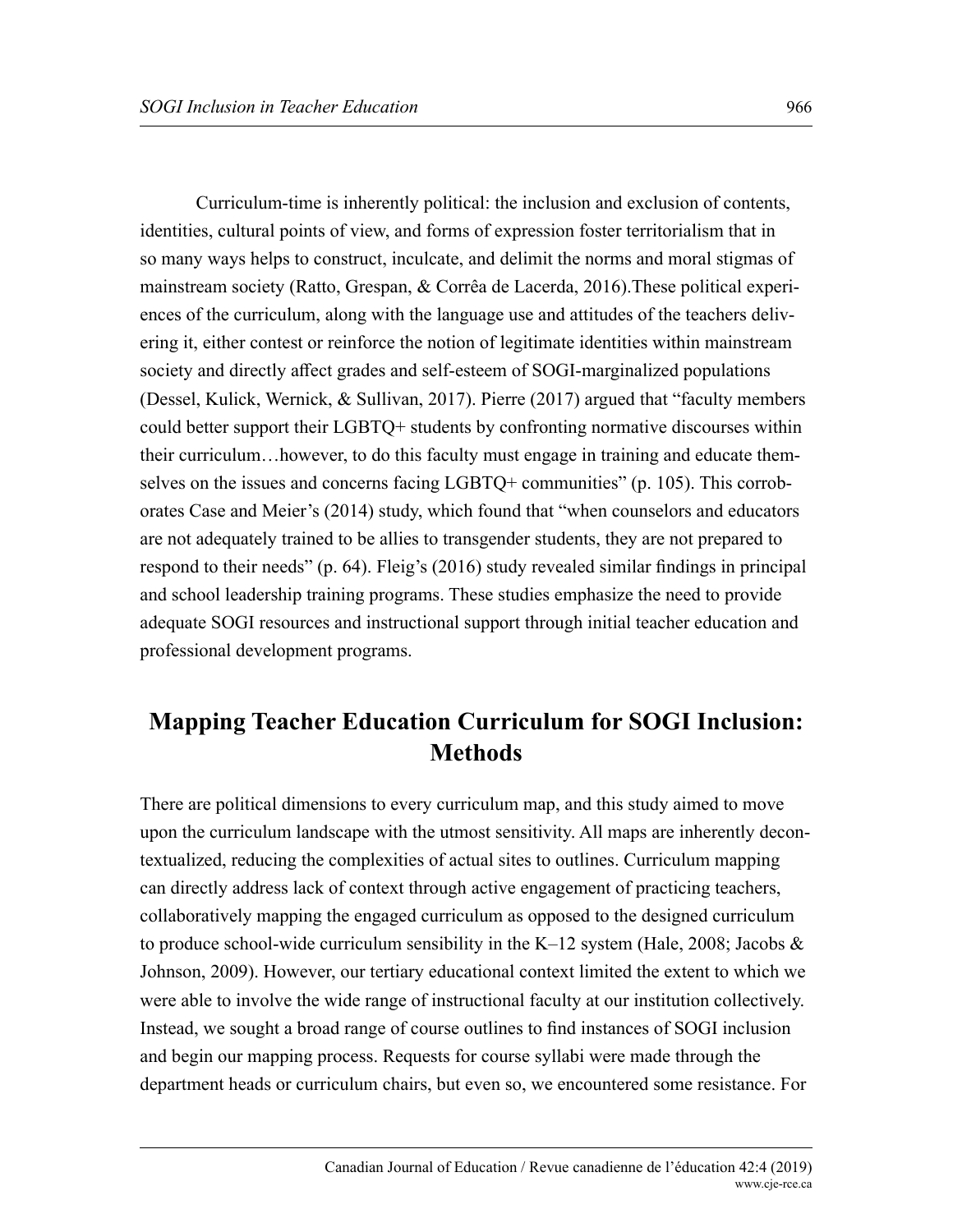instance, only three of four education departments were willing to provide access to their syllabi. Although incomplete, our dataset comprised almost 100 course outlines.

After collection, the course documents were searched for specific references to gender or sexuality regardless of how the issues were thematically incorporated. We noted a balance between inclusion of SOGI topics in course outlines and in course reading selections. These incorporations of SOGI content were likely to occur within an intersectional context involving aspects of race, class, ability, language, age, and so on, and were sometimes incorporated under umbrella terminologies such as *diversity* or *social justice*  pedagogies. All instances of the following terms were recorded: gender, gender identity, sexuality, sexual orientation, LGBTQ (and acronym variants), social justice, diversity, and social inclusion. Each instance was categorized according to the type of student engagement in which it appeared: course description, objectives, topics and class discussions, activities, assignments, readings, and general information (inclusion statements, etc.). Other search terms, such as intersectional, homophobia, transgender, and so on, which appeared only in the readings but not in the course outlines, were not included in the study. It is assumed that these terms may have been used in classroom discussions of the related readings, for which we did not have access.

Closer analysis of curriculum documents was undertaken on a subset of the data, which looked at all undergraduate syllabi of a single department. Taking all undergraduate courses offered by the Department of Language and Literacy Education (LLED) in the 2015–2016 academic year  $(n = 49)$ , SOGI search terms were identified in the outlines of 14 courses (33% of total), with 15 instances noted in curriculum content and an additional 13 occurrences in course readings. Repeated references to a single term in the same content type of a document were treated as a single instance. These instances of SOGI-related terminology were distributed among the total number of LLED undergraduate course outlines with the following frequency: gender, 6%; gender identity, 6%; sexuality, 2%; LGBTQ, 2%; social justice, 8%; diversity, 16%; and social inclusion, 2% (Figure 1). Analysis of the 14 course outlines revealed that 20% of instances correlated with direct instruction as thematic lecture or discussion topics, 8% of instances were used in prompts for activities, and 72% were included as topic options for individual inquiry or written assignments (Figure 2). Specific reference to gender and sexuality occurred eight times throughout the 49 total curriculum documents, with each document outlining 39 hours of instruction and an additional reading time of approximately 1–3 hours, depending on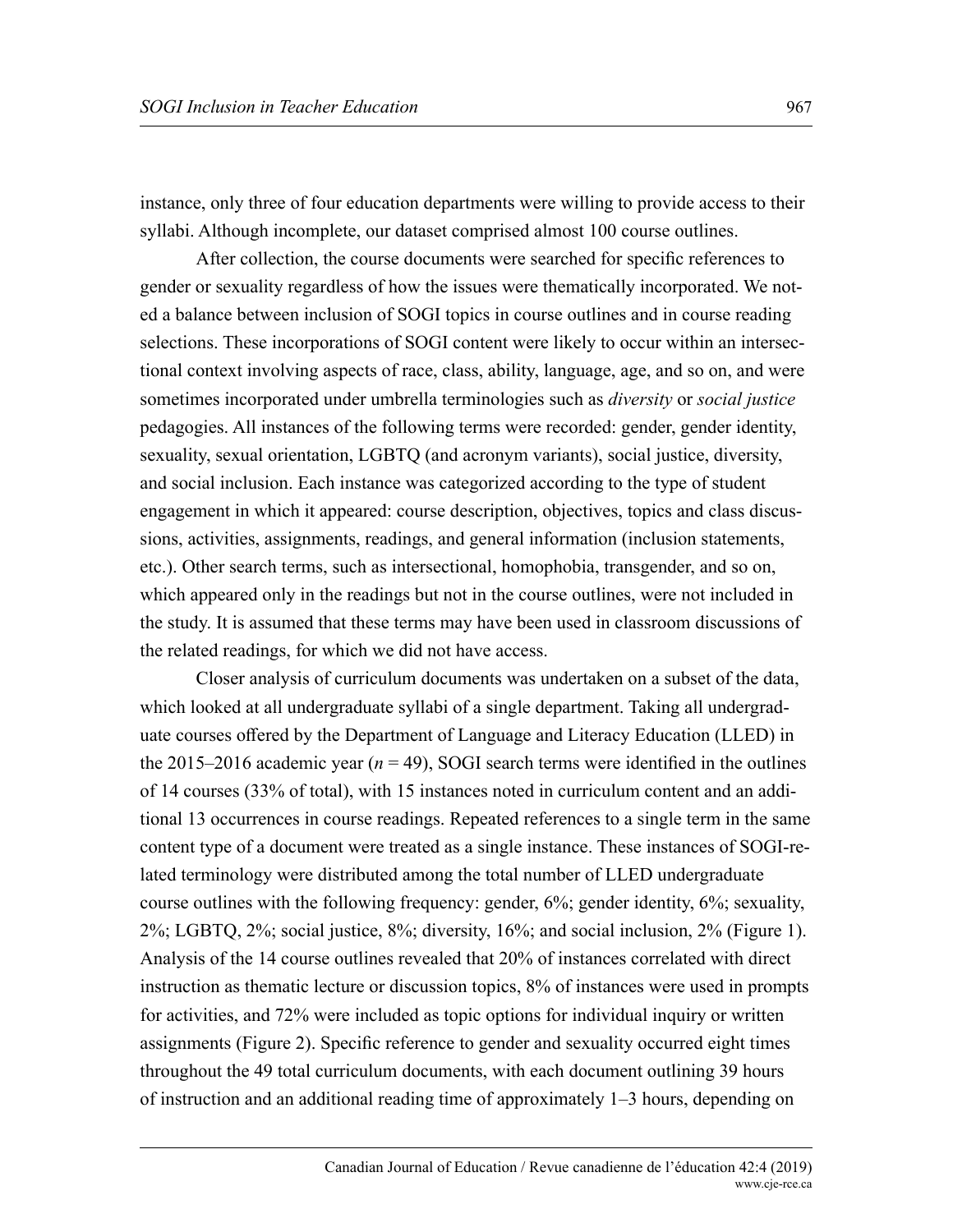reading speed. Although 16.3% of total LLED course outlines included a SOGI-related term, this represents > 0.5% of total instructional focus on SOGI topics for education students in undergraduate language and literacy-based courses (Figure 3). This would vary greatly from one instructor to the next, and given that some course readings are optional, this does not reflect the actual time a student who chooses to focus their inquiry on a SOGI-related topic would spend.



*Figure 1.* Frequency of SOGI terminology across LLED undergraduate syllabi



*Figure 2.* Content type where SOGI terminologies occur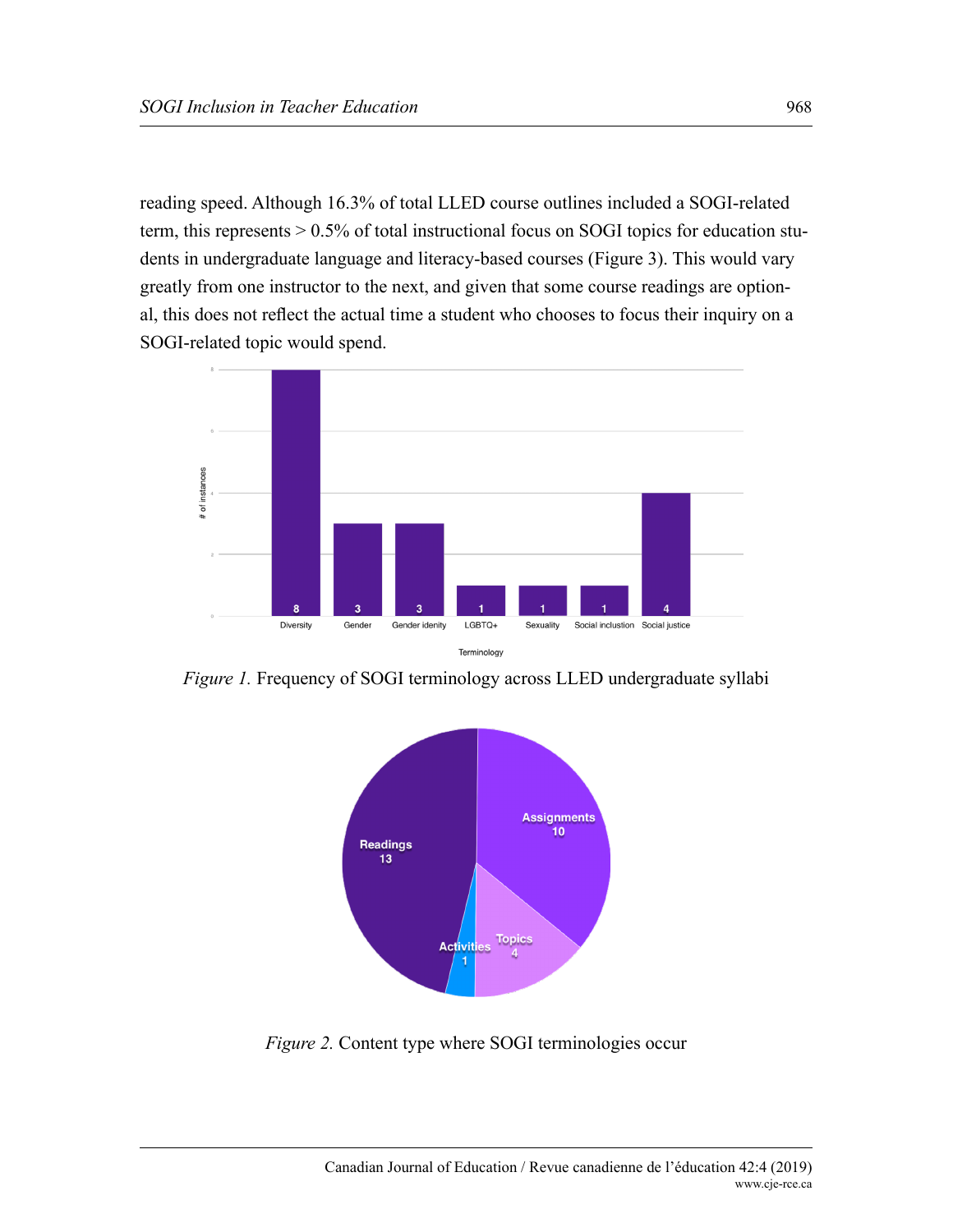

*Figure 3.* Overall percentage of time allotted to SOGI issues

# **TEFA BEd Exit Survey Data**

Figure 3 shows how very little (less than half of 1%) of the overall departmental undergraduate curriculum time is dedicated to SOGI-related instructional curriculum in language and literacy education. Although the generalist cross-curricular LLED courses taken by all teacher candidates show a few instances of SOGI content, from this mapping of a specialized but highly relevant field of teacher education, one might expect that students would feel unprepared to discuss and teach SOGI-related issues in their professional practice—but this was not the case. As a part of the TEFA data collection, the Teacher Education Office added the following four SOGI-related items to its annual Bachelor of Education Exit Survey data collected during 2016–2018.

- Q9 My instructors created inclusive classrooms where respectful discussions about diversity, including sexual orientation and gender identity, took place.
- Q23 I have a clearer understanding of social justice and diversity issues in education.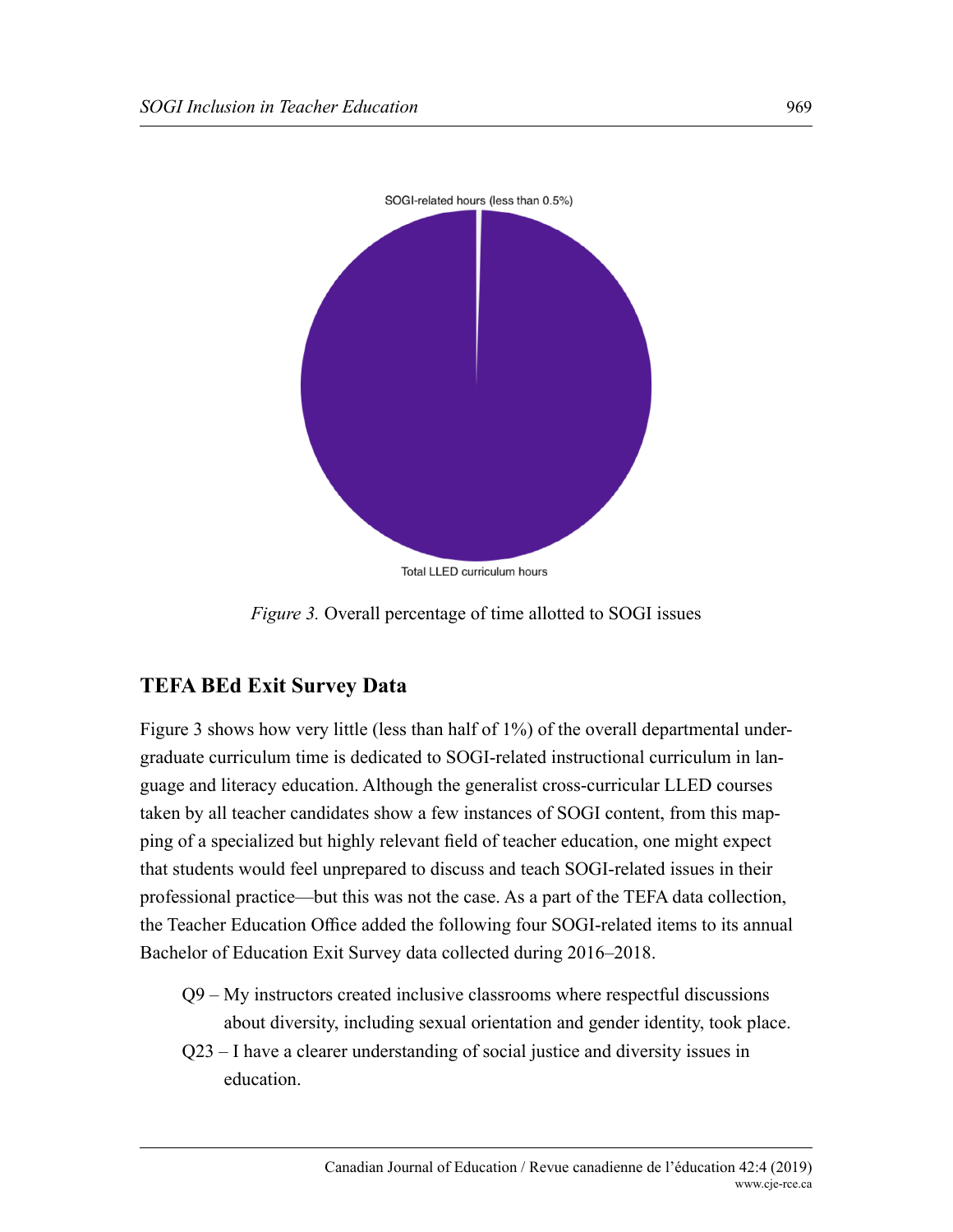- Q28 I feel confident in my ability to create an inclusive and respectful environment so that all students feel safe.
- Q73 If a student came to me with questions/concerns about their sexual orientation or gender identity, I feel confident in my knowledge and ability to support that student.

The vast majority of students responded that they agreed or strongly agreed with the above statements, which, on the surface, appears to contradict our curriculum mapping data. Moreover, there is a weak trend in these surveys toward an increasing number of students who disagreed or strongly disagreed on all four survey items (see Figure 4). This trend appeared despite the profound increase brought about by the TEFA project of SOGI-related information, events, and instruction, as well as the increasing presence and visibility of non-conforming gender identities and allies among the student body. One interpretation of this trend could be that, as students are becoming more informed and are making personal connections to SOGI issues, they are placing more importance on SOGI instruction and questioning their own ability to live up to the inclusive ideals these statements put forth. This does not discount many other possible factors and interpretations, or the need for more data.



*Figure 4.* Combined percent disagreeing (solid colour) or strongly disagreeing (hatched, lighter colour) on SOGI-related exit survey items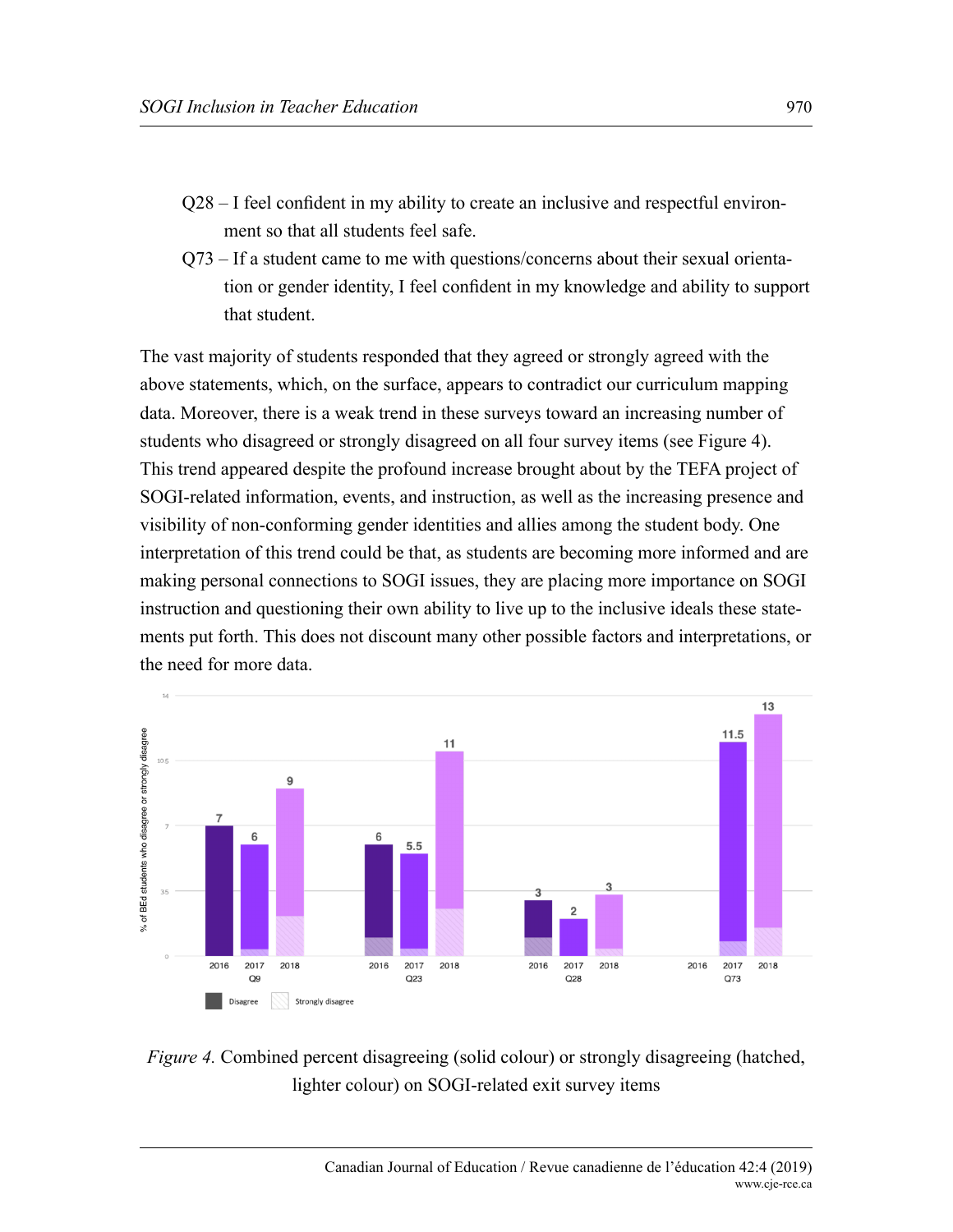What these overwhelmingly positive survey data prove is that curriculum mapping using course syllabi doesn't reveal very much about experiences of teacher education despite the fact that nowhere in the university does high-quality instruction matter more than in teacher education, where it sets the pedagogical precedent for generations of teaching careers that follow (Goodlad, 1994). Educational leadership in this regard is imperative in order to align the many moving parts of teacher education curriculum and pedagogy. With more of a sketch than a detailed map, we approached phase two of our curriculum mapping by contacting faculty and staff who played an influential role in the program, and began a series of interviews to gain deeper insight into SOGI inclusion in the curriculum.

#### **TEFA Faculty and Staff Interviews**

*The interview process.* The objective of these interviews was twofold: one, we aimed to look more deeply at how SOGI is conceptualized as relevant to theory and curriculum development and how this manifests within classroom contexts, along with the deeper question of why or why not, and two, we would mobilize this knowledge by editing the audio-recorded interviews into podcasts hosted on the TEFA project's webpage. Interviewees were made aware of and consented to both of these objectives prior to setting an interview date. In all, 20 education faculty and staff members agreed to share their knowledge, experiences, and advice. Before the interview, we introduced four general areas of discussion and proposed that we would take approximately half an hour to record their podcast. Most interviews lasted longer and, in some instances, involved a return visit. Interview questions included:

- 1. What is your general area of expertise, and how is SOGI conceptualized in your field?
- 2. How does SOGI enter into your curriculum development and planning?
- 3. How do you address SOGI in your teaching?
- 4. What kinds of reactions have you encountered and what kinds of advice would you give to teacher candidates wanting to become inclusive educators?

As a final stage in the process of our research, we took opportunities to speak with individual instructors about possible points of inclusion of SOGI-related material in their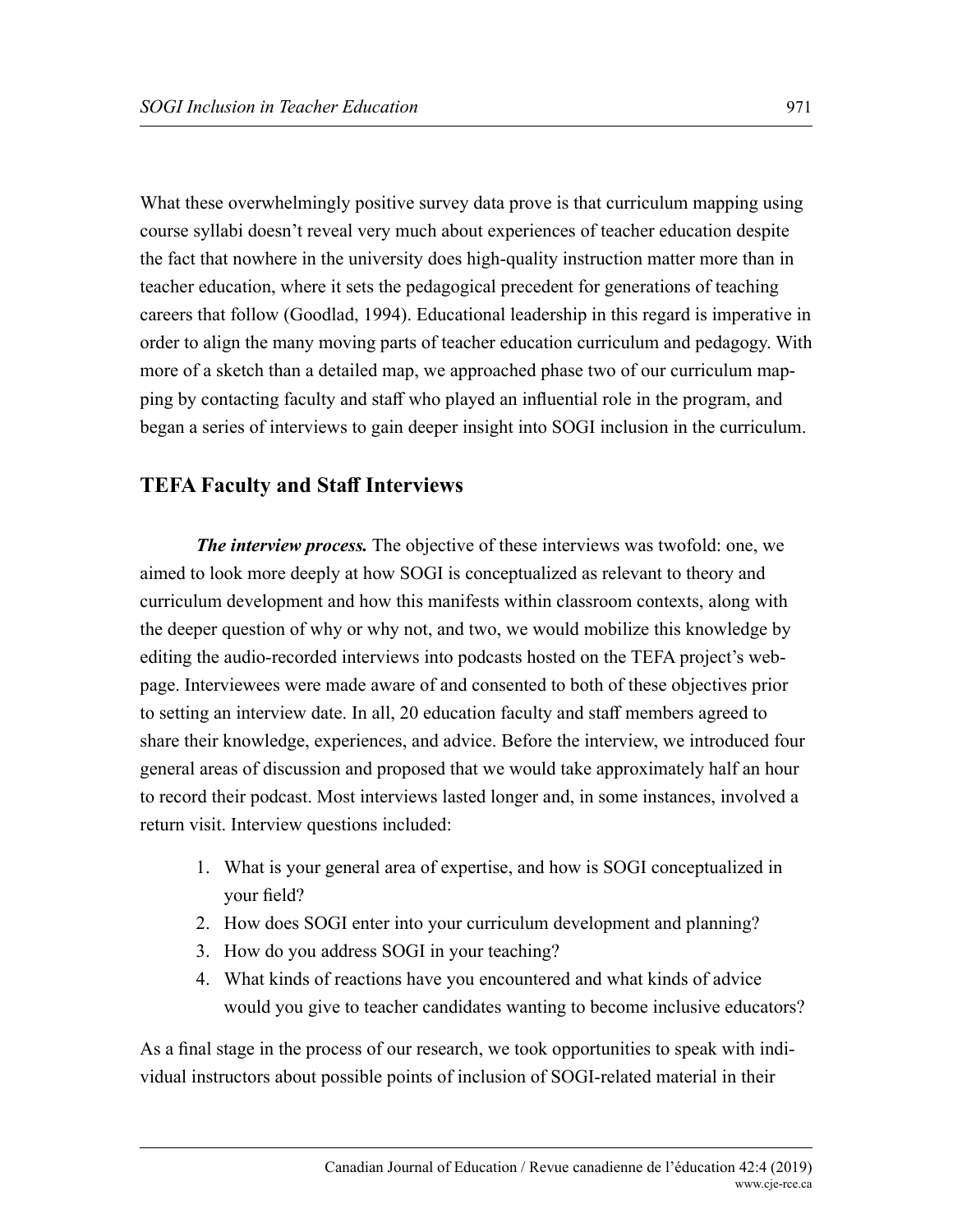curriculum. This did not happen in an official capacity, but in the day-to-day experience of working with colleagues on campus in the never-ending dialogue of curriculum renewal.

## **Discussion of Interview Findings**

Our interview questions intentionally shifted the discussion from the interviewee's scholarly frame of reference to their pedagogy, then to a more personal, practice-based stance. Aligning these frames provided insight into the gap between the formal processes of curriculum renewal versus the social practices and situated improvisations of teaching. The most consistent theme in all responses is that justice-oriented curriculum work is achieved almost exclusively within the informal, conversational spaces in classroom discourse, and these "allowable discourses" are linked to "allowable identities" (Roberts & Sarangi, 1995, p. 378; see also Nelson, 2010, p. 445). Whether speaking about elementary, middle, secondary, or tertiary education contexts, every interviewee identified these gaps; what Page (2016) calls *cracks* in formal curriculum, as points of accessing an often unspoken but lived curriculum that goes on in and out of schools.

Teachable moments when dialogue shifts from the prescribed curriculum to identity-inclusive sharing, which Shawna Faber (2019) described as "going off-script" (01:20) and Derek Gladwin (2019) calls "spaces where we can jump in and start to discuss… SOGI issues (01:26)," foster personal connection both to subject matter and subjectivities in the classroom. Through the gaps in structured curriculum, classrooms can breathe with lungs of open dialogue: time is afforded to identity and to forming relational bonds. These "spaces allow kids to be who they are  $(01:45)$ " as Lori MacIntosh (2019) states, and the art of teaching is to utilize these spaces and pauses to learn and share equally in the process of becoming SOGI aware. According to Lisa Loutzenheiser (2019), it is the teacher's professional responsibility "to actually start talking to students, whether they are six or sixteen, so that they are the ones who can guide us" (02:06) to places where they are recognized and supported, and this is only possible when "we offer them the opportunities to have the conversations—the difficult, scary, uncomfortable conversations around sexual orientation and gender identity" (02:26). By allowing this slippage in on-script time, teachers and students have the ability to create an inclusive environment. It doesn't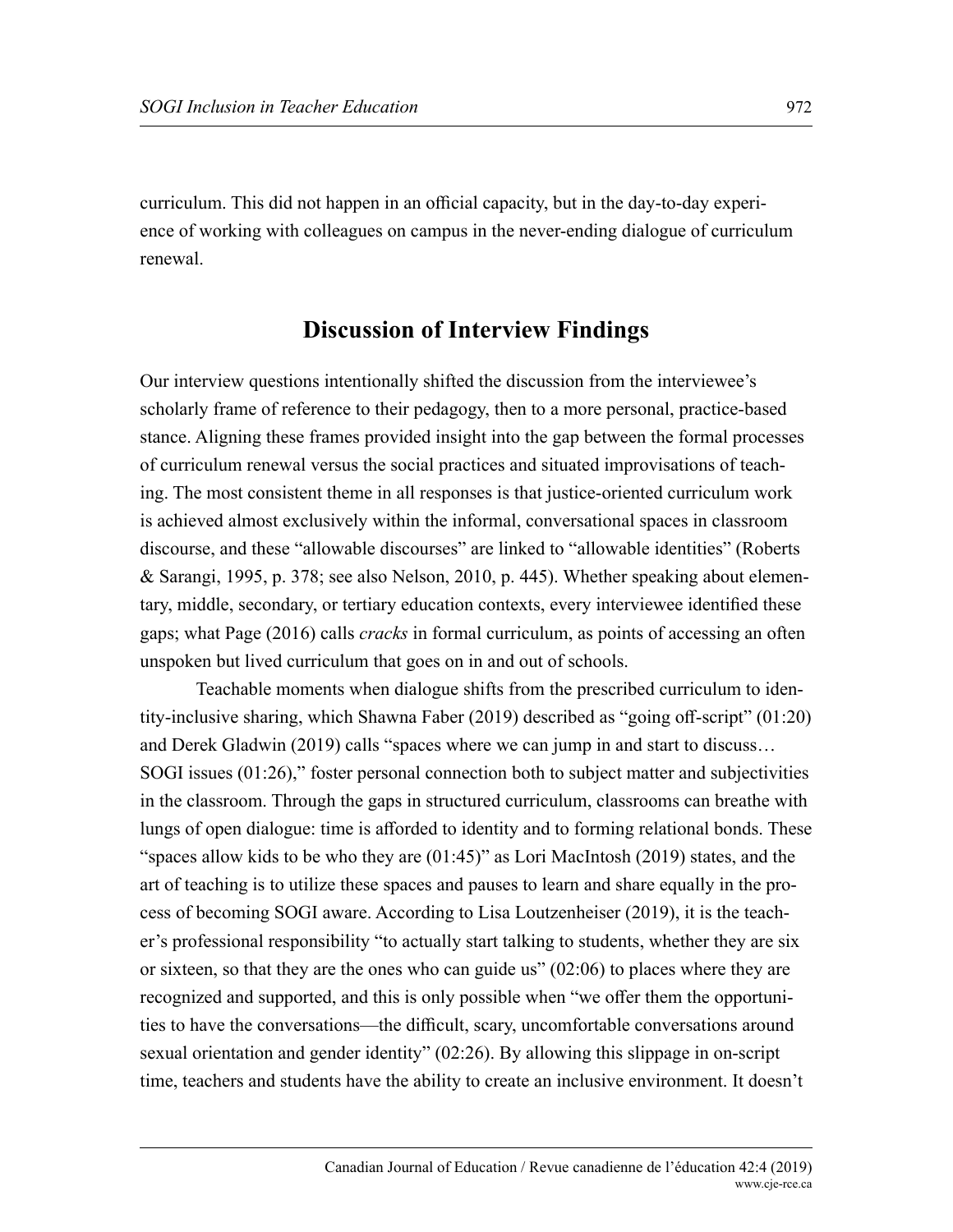happen without these conversations, because it must arise from the immediate subjectivities within any given learning environment.

Annette Henry (2019) tells us that to be an effective teacher and support social justice initiatives, you first have "to believe in what you are doing… If we believe in equity, and we really believe in justice, at some point we have to say, 'this is what I believe and this is what I'm going to teach,' because at some level, teaching is very political" (02:48). Only through experience can teacher candidates begin to clearly imagine their own inclusive classroom space, and modelling inclusive conversation in these gaps in formal classroom discourse happens when it becomes part of "the regular discourse of a course," Wendy Carr tells us (2019, 03:24). Such conversations are fundamental, therefore, to all inclusive educational strategies, and this notion, for Steve Mulligan (2019), is ingrained in the careful use of terminologies, such as SOGI—a term he likes "because everyone has a sexual orientation and everyone has a gender identity, and so it is intended to be inclusive. It doesn't define a group of people, rather, it is a conversation" (03:55) How we have this conversation depends on the flexibility of teachers to move through uncharted gaps in the daily planned curriculum, and their confidence with, even love of, accepting others for who they are becoming, rather than how society discursively positions them. When failing to be intentionally inclusive in these moments, educators instead perpetuate the hidden curriculum of shame and blame.

From the student perspective, formal classroom discourses are contested and challenged upon the locus of their personal identity. This locus plays out continuously even though their courses, teachers, and locations change. SOGI-inclusive education therefore cannot be compartmentalized within formal curriculum because, as Carr (2019) states, "we're not looking at people in little boxes" (04:49); instead, the ability to create inclusive spaces becomes a basic competency on the part of teaching professionals. As MacIntosh (2019) argues, "it's about giving [teacher candidates] the awareness and the skill set to check their assumptions at the door and create and recognize when they're not creating those spaces, or recognizing when the schools are not…[creating] spaces that allow kids to be who they are"  $(05:01)$ .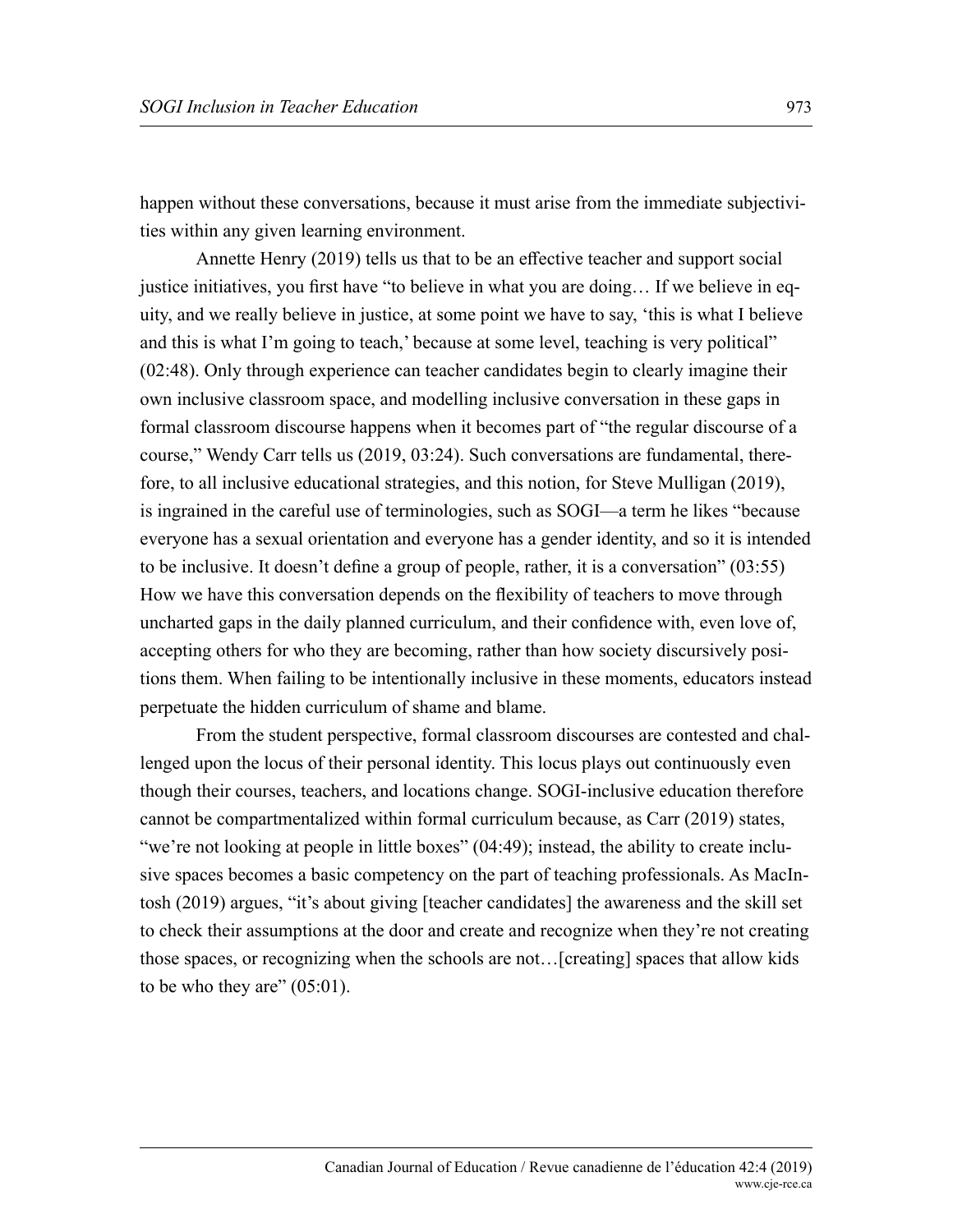#### **The Role of Language**

Another common theme in the interviewee's statements was the central role of language and how people communicate in these informal conversational spaces in the curriculum, which can critically enhance inclusivity or perpetuate fear, blame, exclusion, and stereotypes. These are larger social processes that "we all have a part in sustaining or interrupting," as Mona Gleason (2019, 05:39) suggests, "let's look at this as a set of processes and relationships that shift and change over time…how are we going to talk about these things" (05:31)? Loutzenheiser (2019) similarly takes up this inquiry "to really, really engage with what it is to have these conversations above and beyond Queer 101 or Trans 101, how do we actually talk about what does it mean" (05:48)? Furthermore, "teachers are professionals…they're the ones who should be guiding these conversations because they're the professionals in the classroom" (Loutzenheiser, 2019, 05:59). This is a language-based skill, acquired through practice. As MacIntosh (2019) elaborated, "if you do something enough, it becomes a part of the way you think. So, if you start, from the very beginning to include [SOGI] in your pedagogy, it becomes your pedagogical style. It becomes part of who you are as a teacher" (06:20). Leslie Roman (2019) shares that "in the end, it comes down to teachers educating themselves and allowing youth with their different differences to help teachers become educated. And so sometimes, the best education a teacher gets, is a student walking up to them and saying 'I don't identify as a boy or a girl'" (06:46). Marianne McTavish (2019) reminds us, "part of that is teachers being aware and changing our language too"; early childhood and elementary "teachers, typically, when they address their children, call them 'boys and girls.' So, boys line up, girls line up, or pattern boy, girl, boy, girl, and they don't even realize they're doing that (07:27)." What is important is awareness that "maybe there are children in there who are exploring gender and identity and there's no place for them there, so they have to choose between one or the other" (McTavish, 2019, 07:49): the binary bind.

Ingrained language use makes creating safe educational spaces for gender non-binary youth more difficult. Fear on the part of teachers about making verbal mistakes becomes a deterrent to having SOGI-related conversations. Carr reminds us, "you are going to make mistakes—you just are" (2019, 08:31). Changing linguistic tendencies requires attention and effort, which in turn requires personal motivation, but, Metcalfe (2019) argues, "we are the human part of teacher education, and don't we want to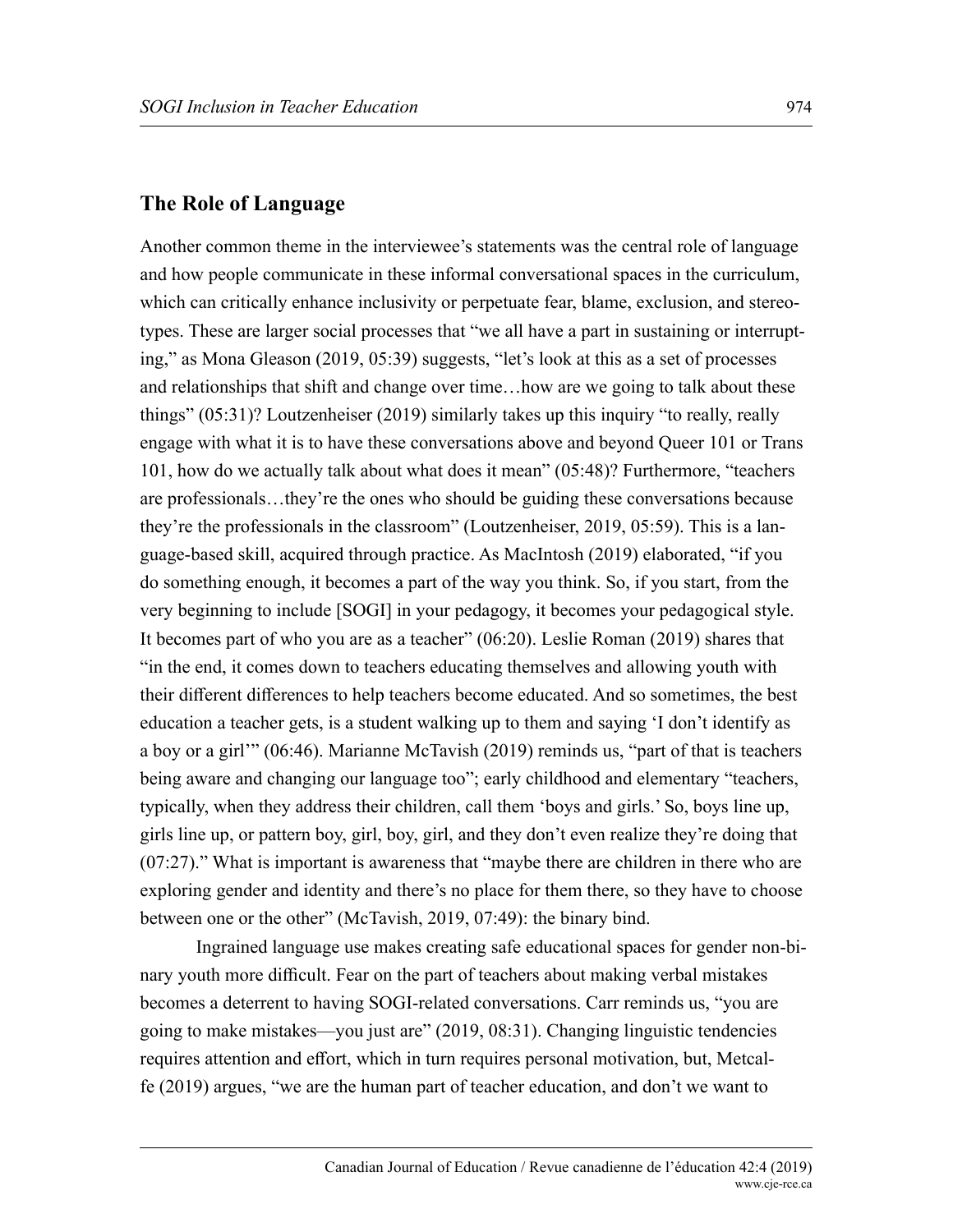be better humans" (08:39)? To develop positive relations, we need to address "how we communicate that kind of navigational language in the higher education environment…I think of everything I do in that space as modelling, to some extent, what we are and how we are in higher education" (Metcalfe, 2019, 08:48). Kerry Renwick (2019) argues that SOGI education goes beyond "saying 'what do you want, what do you prefer'" to using "alternatives between he and she" (2019, 09:17). Gladwin (2019) agrees with the use of "an inclusion statement on the syllabus…just bringing it into awareness and saying please approach me about whatever name or pronoun you want me to use" (09:36). Metcalfe (2019) echoed this general incentive to start the conversation, saying, "I think what I would do differently is I would be more explicit about pronouns, you know, how we identify ourselves in our everyday interactions with each other—have that be part of the introduction of the class…infuse it through all the layers of the class" (10:00). Carr (2019) elaborates that "it's the everyday language that we use, it's the everyday examples that we draw on, it's the readings we refer to and how…we make SOGI just a routine part of how we are and who we are" (10:19). Leslie Roman (2019) drew upon this same individual transformation as the dependent factor in the success of SOGI-inclusive education: "In the end it comes down to teachers educating themselves…every movement needs pride. Every identity needs pride. I think of this as, how do we teach students in our class who are discovering their non-conforming gender identities, that they can find pride in the classroom" (2019, 10:46)?

Often, interviewees reflected on their own need to self-educate as scholars and teacher educators. "I have to work on my language," Sandra Scott (2019) states openly, "because, brought up in the very Western, British system, as we call it, there's always a male and female, he/she, and trying to remove that from my vocabulary and focus on non-gendered words is really difficult, particularly in science" (11:11). In this reverse of the typical flows of knowledge and intellectual guidance, Scott continues "our students are so with it. They get it. They're young, they're inclusive…they choose to become teachers so I think many of them already have a very inclusive mind. I learn from them how to be inclusive myself" (11:42). This reversal of knowledge flow is also apparent in other comments. Renwick (2019) says "it's a matter of trying to appreciate and learn from students" (12:13), while Mulligan (2019) points out that "sometimes the catalyst for learning a bit more [about SOGI] might come from our pre-service teachers" (12:34). But much of this work also depends on supports within the environment, the kind that TEFA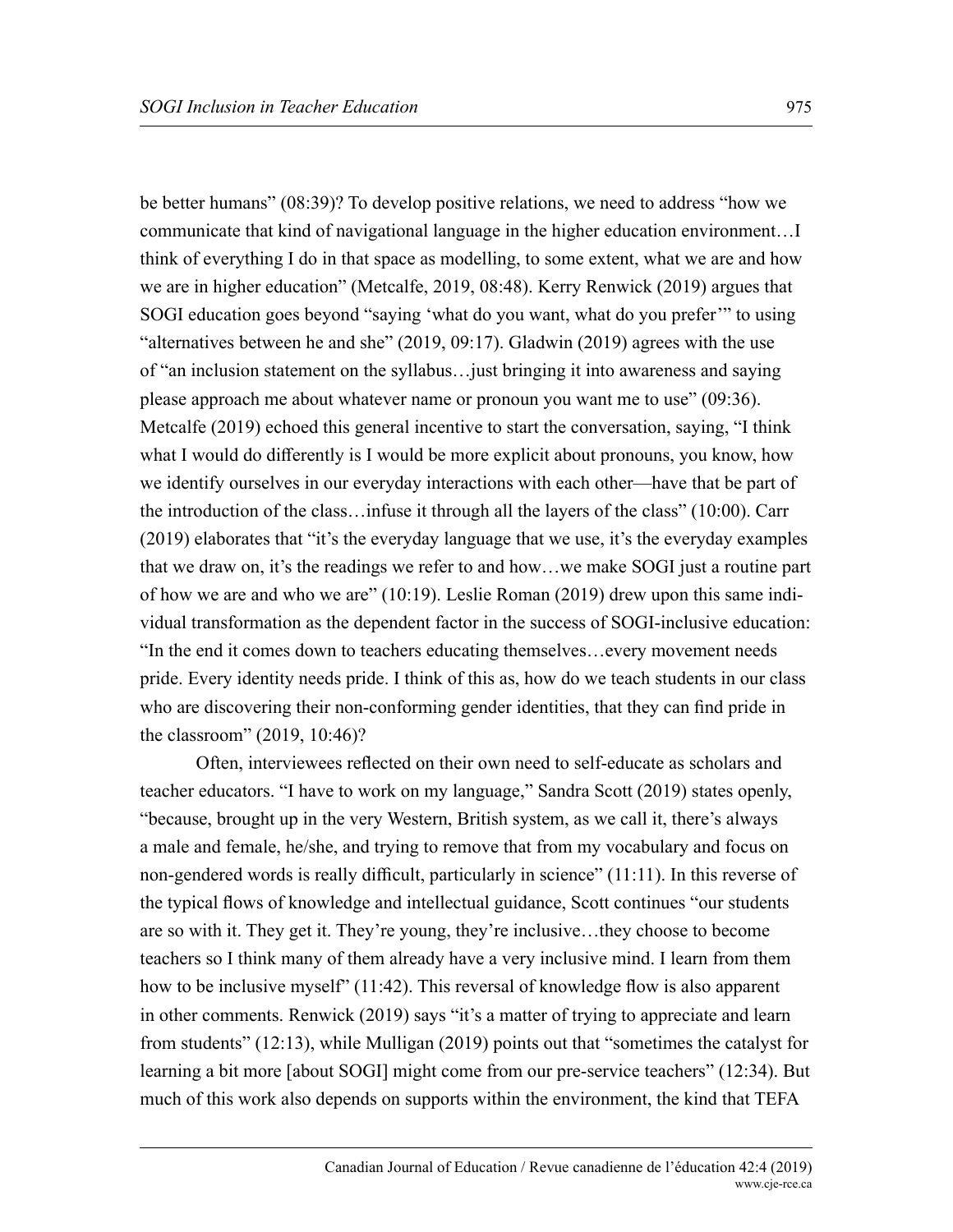was created to provide. Mulligan (2019) noted that faculty are appreciative of that support, "because it has expanded their notion of sexuality and gender and how these need to be integrated into what they're doing with teacher candidates" (12:57). Questions remain, however, regarding how to teach teachers to enhance the informal aspects of curriculum with a SOGI justice-oriented perspective, now that policy stipulates the importance of doing so.

As mentioned earlier, professional day(s) in BC have been committed to providing the kinds of support for these professional learning processes that bear resemblance to the approach that TEFA has taken in the university setting. Teacher Education connects individual students with professional teachers, school advisors, staff, and university faculty, and changes in policy need to be reflected across these professional groupings. Rod Brown (2019), a practicum coordinator, notes that "a large number of our school advisors come to [work in teacher education], not because they want to be the mentor but because they want to be the mentee…they are the ones wanting to get new ideas in terms of how to shape their teaching whether that's the [BC] New Curriculum or new stances like SOGI" (13:48). Making SOGI central to teacher education prioritizes creating space not only in the classrooms, but in all the many settings where teacher educators gather to share ideas, pedagogical strategies and information. Brown (2019) adds that now, with the institutional support of TEFA, "we're having the conversation" (14:28).

Loutzenheiser (2019) asks, "How do we help people think through and understand the systemic and the critical so that they have the opportunity to think about issues like power and privilege in substantive ways that ask them to actually look both at themselves, to look interiorly, but also exteriorly at the system that encourages them to function in particular ways" (14:34)? Answering this can only be done on an individual basis, as there is no overarching solution to oppression. Henry (2019) says, "I work hard at creating a climate where people feel comfortable and also feel empowered to say this is one of the most important jobs—ever" (15:14)! We need to understand the workings of oppression so that we can end oppression in all its forms, to which Henry adds, "I want them to understand a whole matrix of oppression" because the job of teaching is about "empowering [all] kids" (15:37). Gladwin (2019) reminded us that understanding at this level of abstraction requires an understanding of gender as "a social construct and it's a way in which we identify…there's no 'natural'…so how we deconstruct that social construct of nature and naturalness" (15:36) becomes his main point of concern if teacher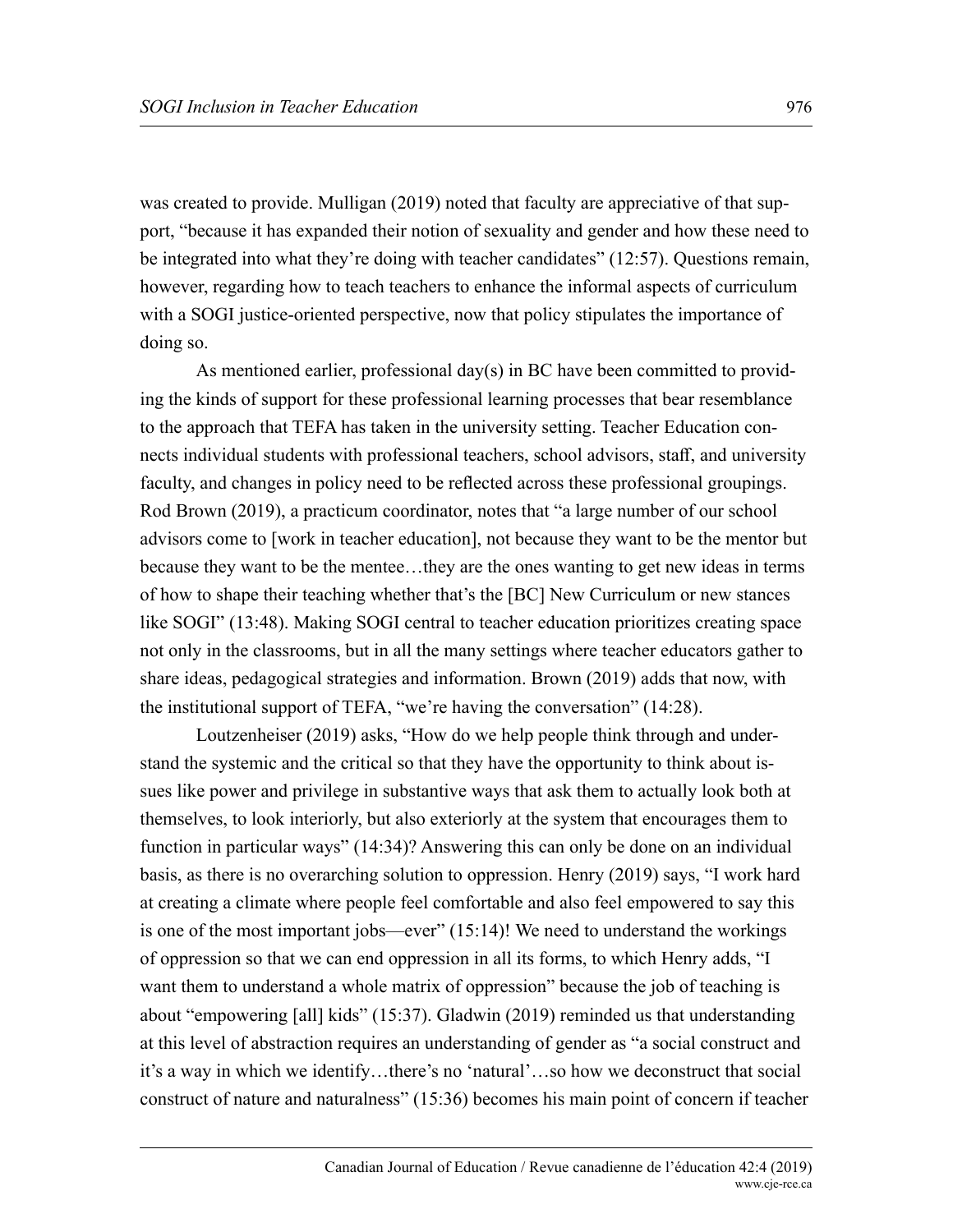educators are bringing about "SOGI awareness in their classes. These are obviously important issues in society and we need to find space to give them a platform in an equitable society" (16:00). The process of renewing our commitment to inclusive language and discourses percolates through informal gaps across the curriculum.

#### **SOGI Across the Curriculum**

Gladwin (2019) speaks to the ways that critical interpretation and SOGI awareness can be integrated throughout the study of literature, democracy, and environment, and Scott (2019) maintains that in the natural sciences there are many opportunities to engage in gender-related discussions that are vital to the science curriculum. Faber (2019) teaches teachers how to "be an anthropologist in their own practice and their own worlds, and to take a step back and look at what things are happening…that we just think are normal and why" (16:56). Renwick (2019) sees home economics as playing a central role in creating "a safer space for LGBTQ youth in the sense that you can create a food or a textiles hub that doesn't necessarily play with binary versions of gender" (17:12). Metcalfe (2019) summarizes her position that "it's not a unit you add on, it's not a *make sure to put this before or after the practicum* kind of question…we just do it, through it" (17:35). John Yamamoto (2019) tells pre-service teachers that "one of the greatest things about being a teacher is you have that autonomy to push the envelope" (17:54). Renwick's approach in the teacher education context is to "push the boundaries and their comfort" while providing "a framework for their professional practice so that they've actually got a way to talk back to, and to think about, what they're doing within their own classrooms" (2019, 18:03). McTavish (2019) observed that, "We always tell our students to take more of a critical stance…and so, every time something comes up, it's just making the children more aware and more critical of what is there, and what media does. I think that can come at a pretty early age" (18:25). Forging these relation-building competencies is fundamental to teachers at every level, and in every discipline: as Metcalfe (2019) asks, "[Aren't] concepts of identity, concepts of who we are as humans, part of every teachable subject"  $(18:56)?$ 

If this is to become a general practice in all classroom discourses, then it is fundamental to teach "that gender is on a spectrum" (19:15), argues Roman (2019): "I think of SOGI as having, like other social justice efforts, the ability to luminesce when well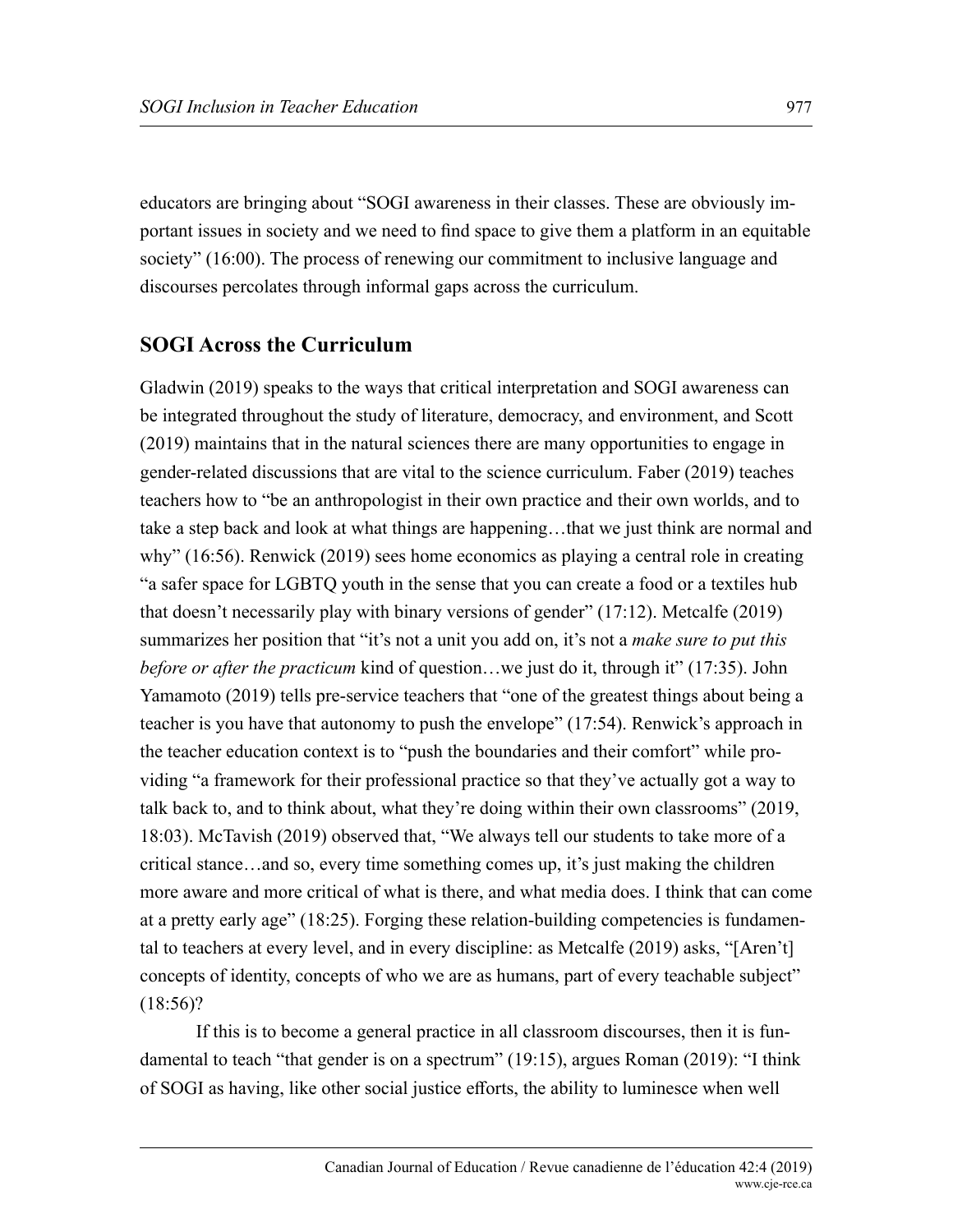integrated into every subject" (19:21). Changes in legislation, policy, and curriculum provide the much needed institutional provocations and professional motivations needed to do this work across the curriculum. These changes give the rationale to "break down some of those resistances" (19:35) as Renwick (2019) states, for ourselves and others to become learning allies for all. Opening curriculum to productive and inclusive conversations is not only an act of belief, but one, Roman (2019) reminds us, that is ultimately about love: "There's a side we don't talk about much, and it's called the politics of social justice as love. If you can create SOGI as the possibility of pride and living without fear, you have created an artistic masterpiece in your class" (19:54). For to teach inclusively is to be loving, and there is no curriculum for love.

# **Implications and Limitations of This Study for Teacher Education**

Curriculum mapping of a departmental cross-section of undergraduate teacher education course syllabi did not reveal what was actually taking place as far as self-reported SOGI awareness of students in the Bachelor of Education program. For that information, we needed to turn to exit surveys, which indicated a large majority of students felt that they had been given adequate preparation on matters pertaining to SOGI education. To confirm indications that a very small amount of formal curriculum had been effective in developing the awareness and confidence of a very large number of teacher education students, we interviewed individual faculty and staff. Aligning three limited viewpoints on SOGI-related curriculum in a BEd program revealed a bigger picture: SOGI awareness in teacher education occurs informally, when the discourse shifts from the language of curriculum to matters of personal relevance—when the scheduled class discussion becomes an open conversation, when lecture topic becomes relational talk. Our data suggest that these dialogical openings are critical to learning processes and make up an essential part of progressive work in teacher education.

This study of SOGI-inclusive curriculum occurs in the conducive context of a teacher education program where conversations about sexual orientation and gender identity had already begun among progressive educators situated in a university town. There is no doubt that this study reflects, as well, the impact and visibility of the Teacher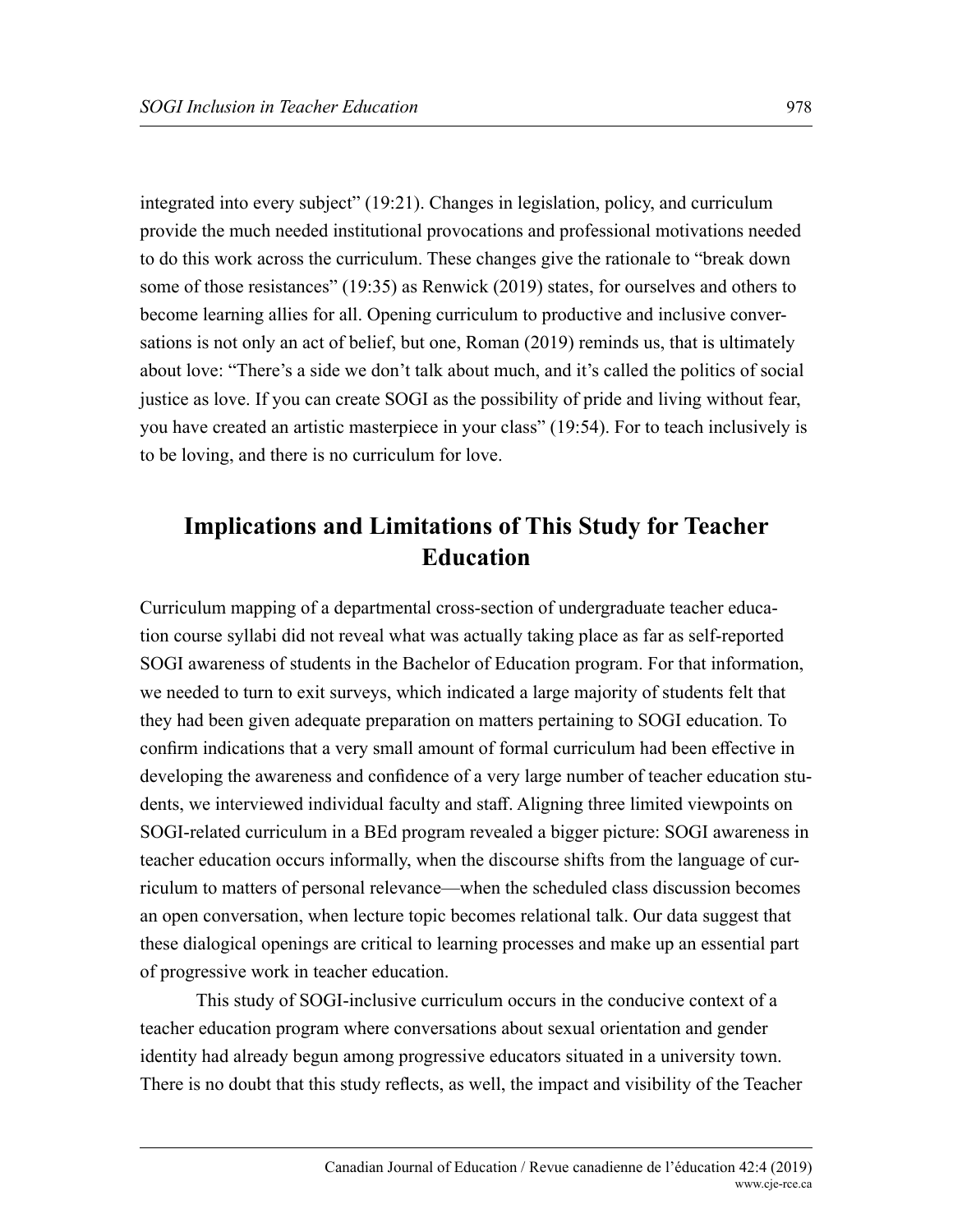Education for All project, which was instrumental in mobilizing knowledge and consolidating efforts to make SOGI awareness a high priority for the UBC Faculty of Education. Mulligan (2019) observes "an increase this year [2018] in the number of trans-identified teacher candidates who have come into the program and some of them have specifically said that they felt that their gender identity prevented them from becoming a teacher, but when they heard about the TEFA Project, they felt more comfortable and they felt that maybe they could actually pursue a career in teaching" (21:22). TEFA has since evolved into a broader-mandated SOGI UBC advisory committee, which continues the advancement of SOGI-inclusive education in the teacher education program, and works across faculties, universities, and other institutions. Change toward a more just society requires situated, hopeful efforts and moments of meaningful conversation as much as it requires the legislative motions of national assemblies. Indeed, if this study has anything to say, it requires them more.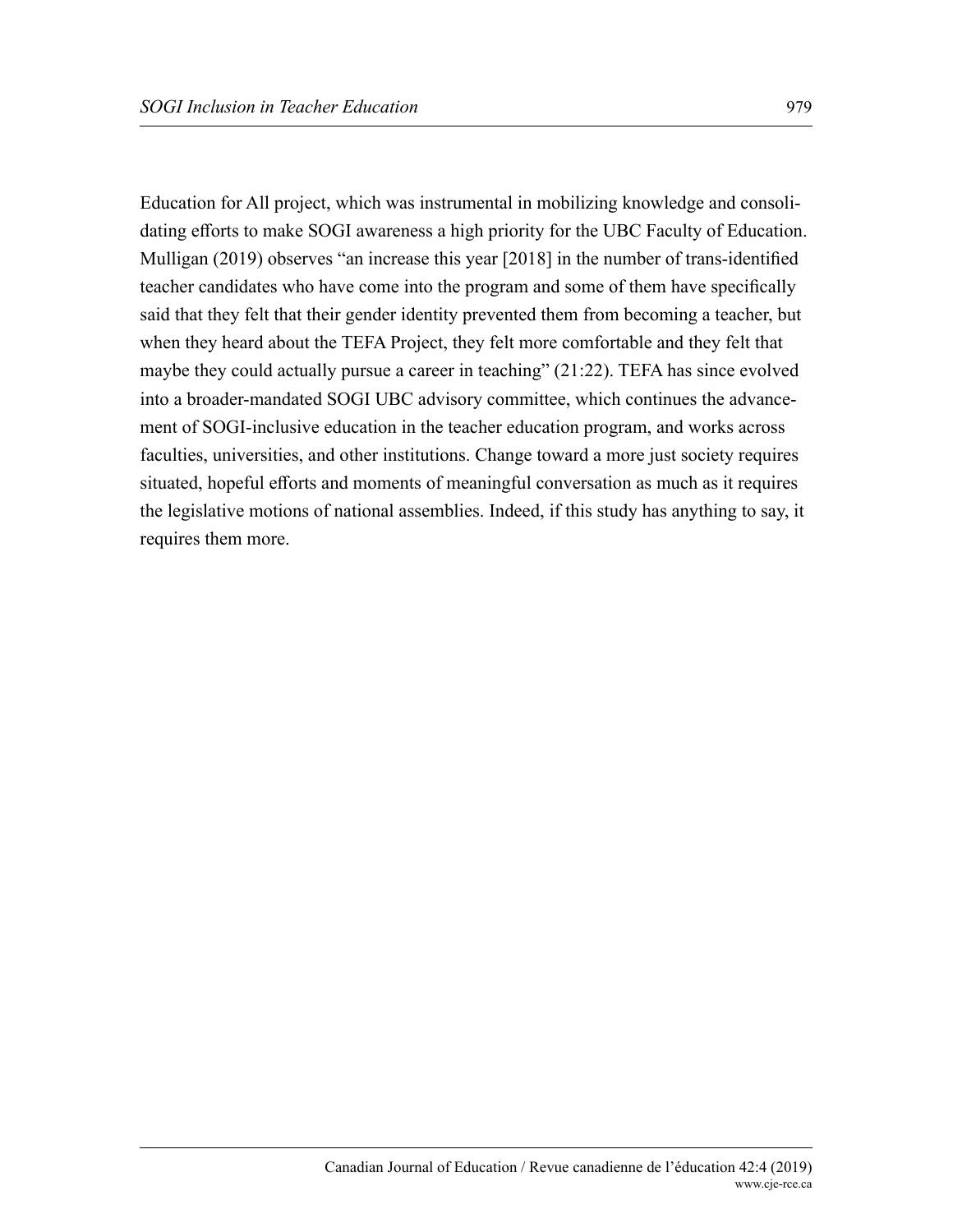## **References**

- Ainscow, M., & Sandill, A. (2010). Developing inclusive education systems: The role of organisational cultures and leadership. *International Journal of Inclusive Education*, *14*(4), 401–416.<https://doi.org/10.1080/13603110802504903>
- ARC Foundation, The. (2019). *SOGI 1 2 3*. Retrieved January 29, 2019, from [https://](https://bc.sogieducation.org/) [bc.sogieducation.org/](https://bc.sogieducation.org/)
- Athanases, S. Z., & Larrabee, T. G. (2003). Toward a consistent stance in teaching for equity: Learning to advocate for lesbian- and gay-identified youth. *Teaching and Teacher Education*, *19*(2), 237–261. Retrieved from [https://psycnet.apa.org/](https://psycnet.apa.org/record/2003-02613-006) [record/2003-02613-006](https://psycnet.apa.org/record/2003-02613-006)
- Atherton, T. J., Barthelemy, R. N. S., Deconinck, W., Falk, M. L., Garmon, S., Long, E., Plisch, M., & Simmons, E. H. (2016). *LGBT climate in physics: Building an inclusive community*. College Park, MD: American Physical Society.
- Bach, J. (2016). Exploring queer pedagogies in the college-level YA literature course. *Discourse: Studies in the Cultural Politics of Education*, *37*(6), 917–932. [https://](https://doi.org/10.1080/01596306.2015.1071758) [doi.org/10.1080/01596306.2015.1071758](https://doi.org/10.1080/01596306.2015.1071758)
- Barozzi, S., & Ojeda, J. R. G. (2014). Discussing sexual identities with pre-service primary school English-language teachers from a Spanish context. *Perspectives in Education*, *32*(3), 131–145. Retrieved from [https://journals.co.za/content/](https://journals.co.za/content/persed/32/3/EJC160056) [persed/32/3/EJC160056](https://journals.co.za/content/persed/32/3/EJC160056)
- BC Confederation of Parent Teacher Committees (BCCPAC). (2017). Sexual orientation and gender identity (SOGI) inclusive education in BC: Frequently asked questions from parents [Web document]. Retrieved from [https://bccpac.bc.ca/](https://bccpac.bc.ca/upload/2017/12/2017-11-29-BCCPAC-SOGI-FAQ-for-Parents-with-References.pdf) [upload/2017/12/2017-11-29-BCCPAC-SOGI-FAQ-for-Parents-with-References.](https://bccpac.bc.ca/upload/2017/12/2017-11-29-BCCPAC-SOGI-FAQ-for-Parents-with-References.pdf) [pdf](https://bccpac.bc.ca/upload/2017/12/2017-11-29-BCCPAC-SOGI-FAQ-for-Parents-with-References.pdf)
- Bennett, R., Hill, B., & Jones, A. (2015). In and out of the cross-cultural classroom closet: Negotiating queer teacher identity and culturally diverse cohorts in an Australian university. *Higher Education Research & Development*, *34*(4), 709– 721. <https://doi.org/10.1080/07294360.2015.1051008>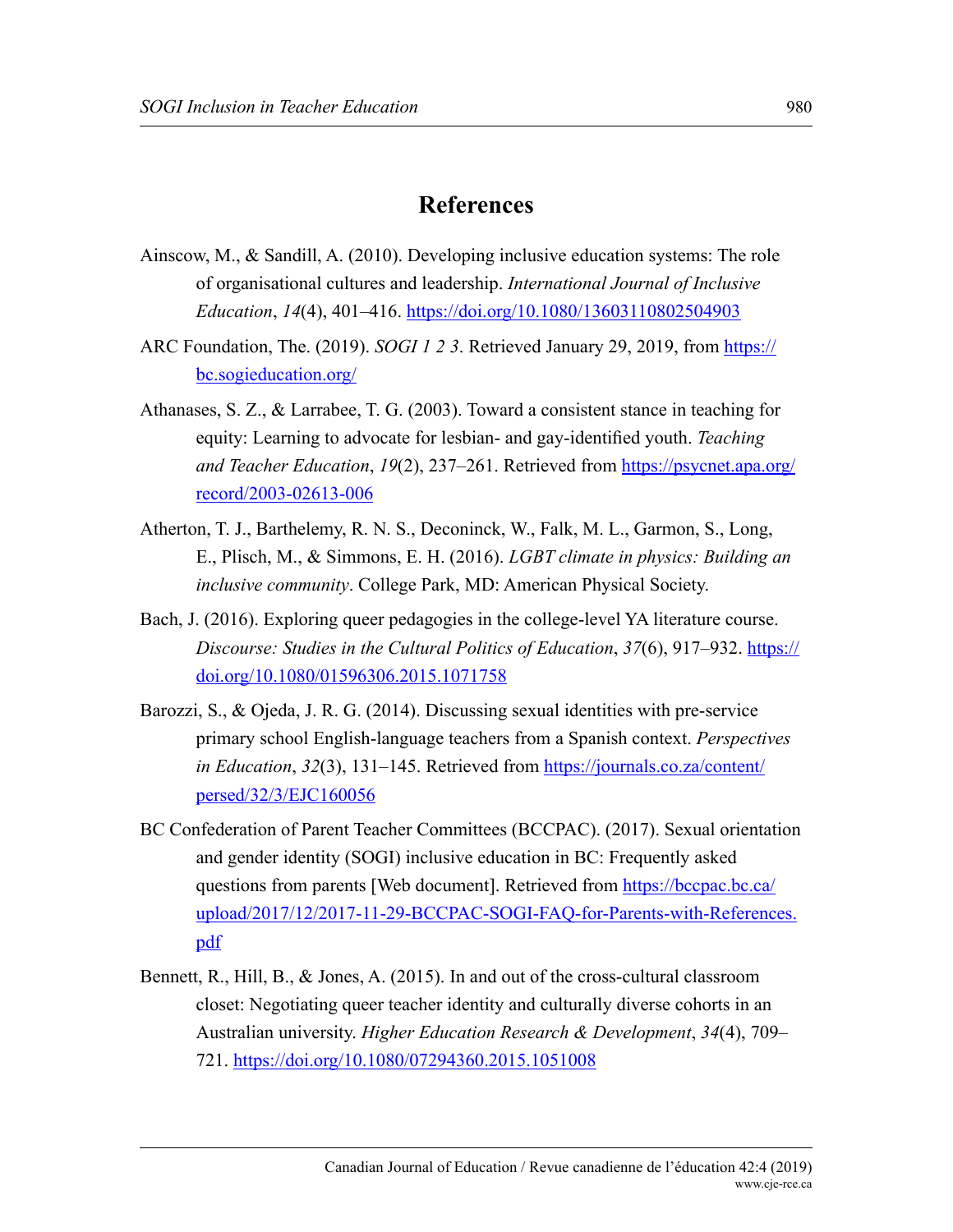- Benson, F. J., Smith, N. G., & Flanagan, T. (2014). Easing the transition for queer student teachers from program to field: Implications for teacher education. *Journal of Homosexuality*, *61*(3), 382–398. <https://doi.org/10.1080/00918369.2013.842429>
- Bill 27–2016: Human Rights Code Amendment Act. (2016). 3rd Reading, July 25, 2016, 40th Parliament, 5th session. Retrieved from [https://www.leg.bc.ca/parliamentary](https://www.leg.bc.ca/parliamentary-business/legislation-debates-proceedings/40th-parliament/5th-session/bills/first-reading/gov27-1)[business/legislation-debates-proceedings/40th-parliament/5th-session/bills/](https://www.leg.bc.ca/parliamentary-business/legislation-debates-proceedings/40th-parliament/5th-session/bills/first-reading/gov27-1) [first-reading/gov27-1](https://www.leg.bc.ca/parliamentary-business/legislation-debates-proceedings/40th-parliament/5th-session/bills/first-reading/gov27-1)
- Blommaert, J., & Verschueren, J. (1998). *Debating diversity: Analysing the discourse of tolerance*. London, England: Routledge.
- Bower-Phipps, L. (2017). Discourses governing lesbian, gay, bisexual, transgender, queer, intersex, and asexual teachers' disclosure of sexual orientation and gender history. *Issues in Teacher Education*, *26*(3), 23–37. Retrieved from [https://eric.](https://eric.ed.gov/?id=EJ1157784) [ed.gov/?id=EJ1157784](https://eric.ed.gov/?id=EJ1157784)
- Boylan, M., & Woolsey, I. (2015). Teacher education for social justice: Mapping identity spaces. *Teachers and Teacher Education*, *46*, 62–71. Retrieved from [https://](https://pdfs.semanticscholar.org/58db/6d6075322ea0c909f4a82cc8f3bbd1c3f835.pdf%3F_ga%3D2.12884148.2050765064.1551807013-2048081955.1551807013) [pdfs.semanticscholar.org/58db/6d6075322ea0c909f4a82cc8f3bbd1c3f835.](https://pdfs.semanticscholar.org/58db/6d6075322ea0c909f4a82cc8f3bbd1c3f835.pdf%3F_ga%3D2.12884148.2050765064.1551807013-2048081955.1551807013) [pdf?\\_ga=2.12884148.2050765064.1551807013-2048081955.1551807013](https://pdfs.semanticscholar.org/58db/6d6075322ea0c909f4a82cc8f3bbd1c3f835.pdf%3F_ga%3D2.12884148.2050765064.1551807013-2048081955.1551807013)
- Britzman, D. (1995). Is there a queer pedagogy? Or, stop reading straight. *Educational Theory*, *45*(2), 151–165. https://doi.org/10.1111/j.1741-5446.1995.00151.x
- Brockenbrough, E. (2016). Becoming queerly responsive: Culturally responsive pedagogy for Black and Latino urban queer youth. *Urban Education*, *51*(2), 170–196. Retrieved from <https://eric.ed.gov/?id=EJ1086108>
- Brown, R. (Speaker). (2019, August 23). TEFA Interview Findings on SOGI Inclusion [Podcast]. In K. James (Producer), T*eacher Education for All Curriculum Mapping Project Interviews*. Vancouver: University of British Columbia. Retrieved from [https://blogs.ubc.ca/tefainterviews/2019/08/23/](https://blogs.ubc.ca/tefainterviews/2019/08/23/tefa-interview-findings-abridged-on-sogi-inclusion/) [tefa-interview-findings-abridged-on-sogi-inclusion/](https://blogs.ubc.ca/tefainterviews/2019/08/23/tefa-interview-findings-abridged-on-sogi-inclusion/)
- Camicia, S. P. (2016). *Critical democratic education and LGBTQ-inclusive curriculum: Opportunities and constraints*. New York, NY: Routledge.
- Carr, W. (Speaker). (2019, August 23). TEFA Interview Findings on SOGI Inclusion [Podcast]. In K. James (Producer), *Teacher Education for All*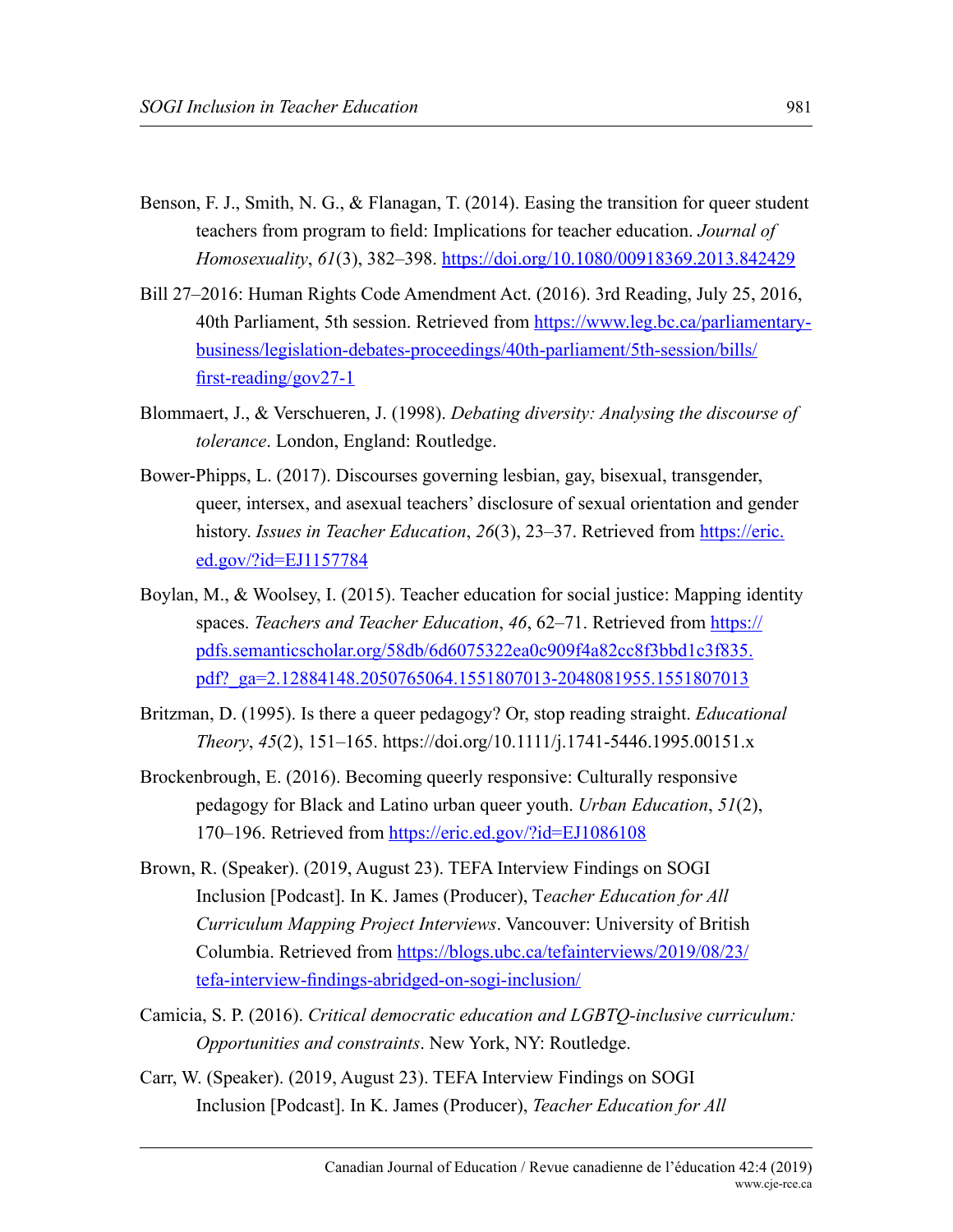*Curriculum Mapping Project Interviews*. Vancouver: University of British Columbia. Retrieved from [https://blogs.ubc.ca/tefainterviews/2019/08/23/](https://blogs.ubc.ca/tefainterviews/2019/08/23/tefa-interview-findings-abridged-on-sogi-inclusion/) [tefa-interview-findings-abridged-on-sogi-inclusion/](https://blogs.ubc.ca/tefainterviews/2019/08/23/tefa-interview-findings-abridged-on-sogi-inclusion/)

- Case, K. A., & Meier, S. C. (2014). Developing allies to transgender and gendernonconforming youth: Training for counselors and educators. *Journal of LGBT Youth*, *11*(1), 62–82.<https://doi.org/10.1080/19361653.2014.840764>
- Cobb, H., & Croucher, K. (2016). Personal, political, pedagogic: Challenging the binary bind in archaeological teaching, learning and fieldwork. *Journal of Archaeological Method and Theory*, *23*(3), 949–969. Retrieved from [https://link.](https://link.springer.com/article/10.1007/s10816-016-9292-0) [springer.com/article/10.1007/s10816-016-9292-0](https://link.springer.com/article/10.1007/s10816-016-9292-0)
- Dessel, A. B., Kulick, A., Wernick, L. J., & Sullivan, D. (2017). The importance of teacher support: Differential impacts by gender and sexuality. *Journal of Adolescence*, *56*, 136–144. Retrieved from [https://www.ncbi.nlm.nih.gov/](https://www.ncbi.nlm.nih.gov/pubmed/28231485) [pubmed/28231485](https://www.ncbi.nlm.nih.gov/pubmed/28231485)
- Dover, A. G., Henning, N., & Agarwal-Rangnath, R. (2016). Reclaiming agency: Justice-oriented social studies teachers respond to changing curricular standards. *Teaching and Teacher Education*, *59*, 457–467. [https://doi.org/10.1016/j.](https://doi.org/10.1016/j.tate.2016.07.016) [tate.2016.07.016](https://doi.org/10.1016/j.tate.2016.07.016)
- Faber, S. (Speaker). (2019, August 23). TEFA Interview Findings on SOGI Inclusion [Podcast]. In K. James (Producer), *Teacher Education for All Curriculum Mapping Project Interviews*. Vancouver: University of British Columbia. Retrieved from [https://blogs.ubc.ca/tefainterviews/2019/08/23/](https://blogs.ubc.ca/tefainterviews/2019/08/23/tefa-interview-findings-abridged-on-sogi-inclusion/) [tefa-interview-findings-abridged-on-sogi-inclusion/](https://blogs.ubc.ca/tefainterviews/2019/08/23/tefa-interview-findings-abridged-on-sogi-inclusion/)
- Fleig, J. (2016). The yearbook photo and graduation speech: Intersections of sexual identity, gender identity, gender expression, and ease. *Journal of Cases in Educational Leadership*, *19*(1), 28–39. [https://doi.](https://doi.org/10.1177/1555458915624730) [org/10.1177/1555458915624730](https://doi.org/10.1177/1555458915624730)
- Florian, L., Young, K., & Rouse, M. (2009). Preparing teachers for inclusive and diverse educational environments: Studying curricular reform in an initial teacher education course. *International Journal of Inclusive Education*, *14*(7), 709–722. <https://www.tandfonline.com/doi/abs/10.1080/13603111003778536>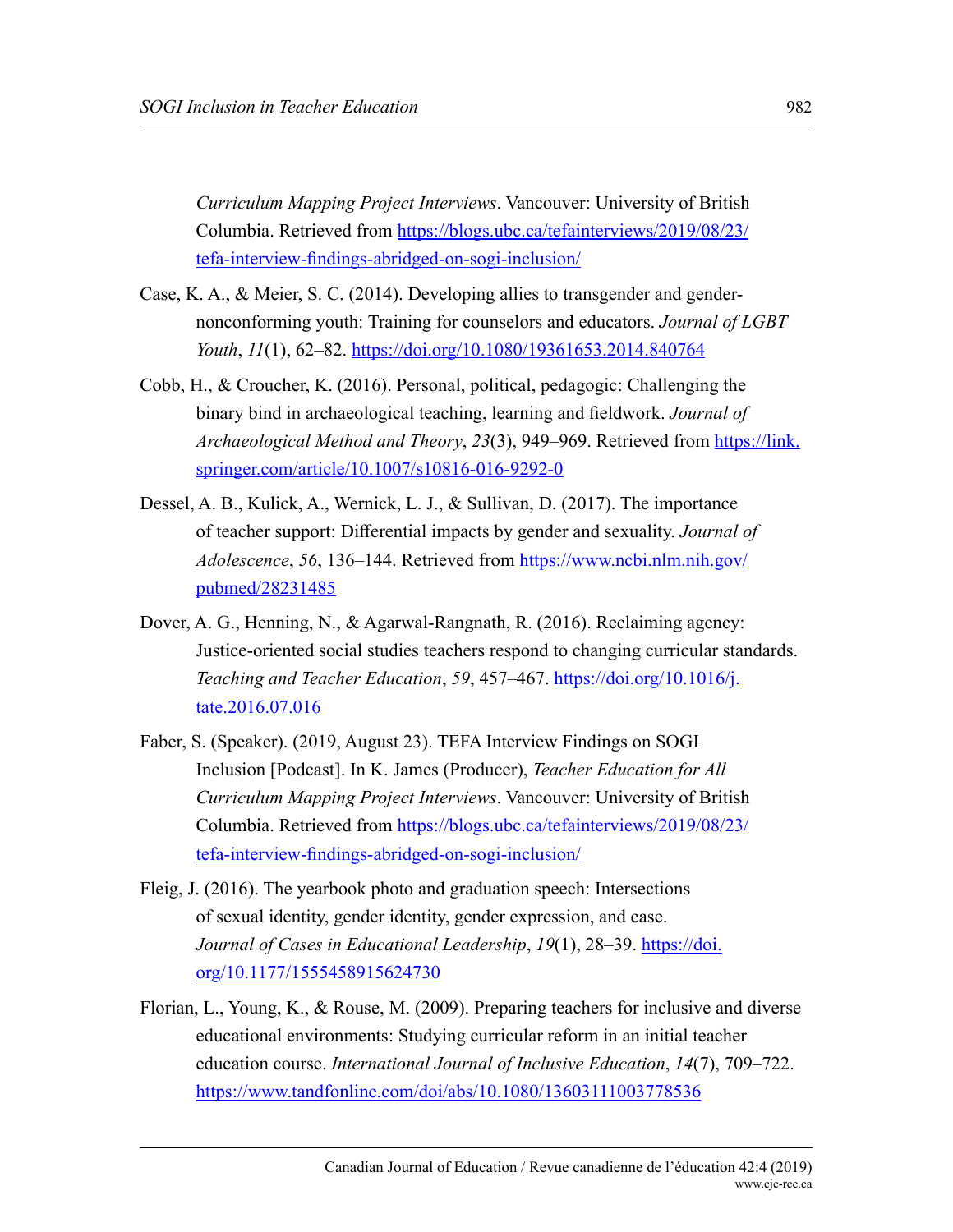- Fredriksen-Goldsen, K. I., Woodford, M. R., Luke, K. P., & Gutiérrez, L. (2011). Support of sexual orientation and gender identity content in social work education: Results from national surveys of U.S. and anglophone Canadian faculty. *Journal of Social Work Education*, *47*(1), 19–35. Retrieved from [https://www.questia.com/library/](https://www.questia.com/library/journal/1G1-253625660/support-of-sexual-orientation-and-gender-identity) [journal/1G1-253625660/support-of-sexual-orientation-and-gender-identity](https://www.questia.com/library/journal/1G1-253625660/support-of-sexual-orientation-and-gender-identity)
- Giroux, H., & McLaren, P. (1986) Teacher education and the politics of engagement: The case for democratic schooling. *Harvard Educational Review*, *56*(3), 213–239. Retrieved from [https://digitalcommons.](https://digitalcommons.chapman.edu/cgi/viewcontent.cgi?referer=https://www.google.com/&httpsredir=1&article=1152&context=education_articles) [chapman.edu/cgi/viewcontent.cgi?referer=https://www.google.](https://digitalcommons.chapman.edu/cgi/viewcontent.cgi?referer=https://www.google.com/&httpsredir=1&article=1152&context=education_articles) [com/&httpsredir=1&article=1152&context=education\\_articles](https://digitalcommons.chapman.edu/cgi/viewcontent.cgi?referer=https://www.google.com/&httpsredir=1&article=1152&context=education_articles)
- Gladwin, D. (Speaker). (2019, August 23). TEFA Interview Findings on SOGI Inclusion [Podcast]. In K. James (Producer), *Teacher Education for All Curriculum Mapping Project Interviews*. Vancouver: University of British Columbia. Retrieved from [https://blogs.ubc.ca/tefainterviews/2019/08/23/](https://blogs.ubc.ca/tefainterviews/2019/08/23/tefa-interview-findings-abridged-on-sogi-inclusion/) [tefa-interview-findings-abridged-on-sogi-inclusion/](https://blogs.ubc.ca/tefainterviews/2019/08/23/tefa-interview-findings-abridged-on-sogi-inclusion/)
- Gleason, M. (Speaker). (2019, August 23). TEFA Interview Findings on SOGI Inclusion [Podcast]. In K. James (Producer), *Teacher Education for All Curriculum Mapping Project Interviews*. Vancouver: University of British Columbia. Retrieved from [https://blogs.ubc.ca/tefainterviews/2019/08/23/](https://blogs.ubc.ca/tefainterviews/2019/08/23/tefa-interview-findings-abridged-on-sogi-inclusion/) [tefa-interview-findings-abridged-on-sogi-inclusion/](https://blogs.ubc.ca/tefainterviews/2019/08/23/tefa-interview-findings-abridged-on-sogi-inclusion/)
- Goldstein, T., Collins, A., & Halder, M. (2007). Anti-homophobia education in public schooling: A Canadian case study of policy implementation. *Journal of Gay & Lesbian Social Services*, *19*(3–4), 47–66. [https://doi.](https://doi.org/10.1080/10538720802161540) [org/10.1080/10538720802161540](https://doi.org/10.1080/10538720802161540)
- Goodlad, J. I. (1994). *Educational renewal: Better schools, better teachers*. San Francisco, CA: Jossey-Bass.
- Gorski, P. C., Davis, S. N., & Reiter, A. (2013). An examination of the (in)visibility of sexual orientation, heterosexism, homophobia, and other LGBTQ Concerns in U. S. multicultural teacher education coursework. *Journal of LGBT Youth*, *10*(3), 224–248. <https://doi.org/10.1080/19361653.2013.798986>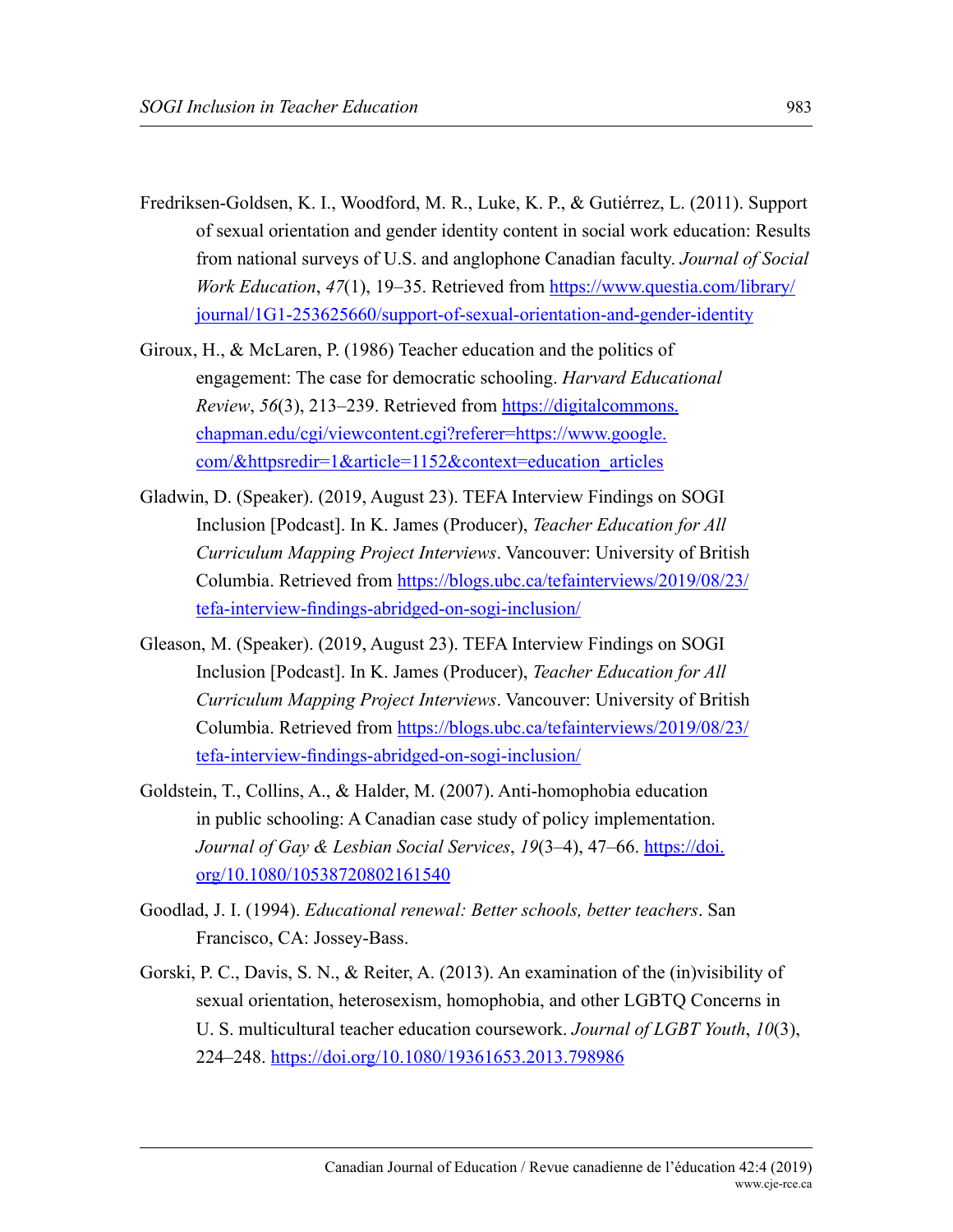- Gray, E. M., Harris, A., & Jones, T. (2016). Australian LGBTQ teachers, exclusionary spaces and points of interruption. *Sexualities*, 19(3), 286–303. [https://doi.](https://doi.org/10.1177/1363460715583602) [org/10.1177/1363460715583602](https://doi.org/10.1177/1363460715583602)
- Greytak, E. A., Kosciw, J. G., & Boesen, M. J. (2013). Putting the "T" in "resource": The benefits of LGBT-related school resources for transgender youth. *Journal of LGBT Youth*, *10*(1–2), 45–63.<https://doi.org/10.1080/19361653.2012.718522>
- Hale, J. A. (2008). *A guide to curriculum mapping: Planning implementing and sustaining the process*. Thousand Oaks, CA: Corwin Press.
- Hardy, I., & Woodcock, S. (2015). Inclusive education policies: Discourses of difference, diversity and deficit. *International Journal of Inclusive Education*, *19*(2), 141– 164.<https://doi.org/10.1080/13603116.2014.908965>
- Henry, A. (Speaker). (2019, August 23). TEFA Interview Findings on SOGI Inclusion [Podcast]. In K. James (Producer), *Teacher Education for All Curriculum Mapping Project Interviews*. Vancouver: University of British Columbia. Retrieved from [https://blogs.ubc.ca/tefainterviews/2019/08/23/](https://blogs.ubc.ca/tefainterviews/2019/08/23/tefa-interview-findings-abridged-on-sogi-inclusion/) [tefa-interview-findings-abridged-on-sogi-inclusion/](https://blogs.ubc.ca/tefainterviews/2019/08/23/tefa-interview-findings-abridged-on-sogi-inclusion/)
- Jacobs, H. H., & Johnson, A. (2009). *The curriculum mapping planner: Templates, tools, and resources for effective professional development*. Alexandria, VA: ASCD.
- Jensen, J., Taylor, N., de Castell, S., & Dilouya, B. (2015). Playing with ourselves: Multiplicity and identity in online gaming. *Feminist Media Studies*, *15*(5), 860– 879. <https://doi.org/10.1080/14680777.2015.1006652>
- Kearns, L.-L., Mitton-Kükner, J., & Tompkins, J. (2017). Transphobia and cisgender privilege: Pre-service teachers recognizing and challenging gender rigidity in schools. *Canadian Journal of Education*, *40*(1), 1–27. Retrieved from [http://](http://journals.sfu.ca/cje/index.php/cje-rce/article/download/2367/2377) [journals.sfu.ca/cje/index.php/cje-rce/article/download/2367/2377](http://journals.sfu.ca/cje/index.php/cje-rce/article/download/2367/2377)
- Kelly, D., & Minnes Brandes, G. (2010). "Social justice needs to be everywhere": Imagining the future of anti-oppression education in teacher preparation. *The Alberta Journal of Educational Research*, *56*(4), 388–402. Retrieved from [https://](https://journalhosting.ucalgary.ca/index.php/ajer/article/view/55425) [journalhosting.ucalgary.ca/index.php/ajer/article/view/55425](https://journalhosting.ucalgary.ca/index.php/ajer/article/view/55425)
- Kitchen, J., & Bellini, C. (2012). Addressing lesbian, gay, bisexual, transgender, and queer (LGBTQ) issues in teacher education: Teacher candidates' perceptions.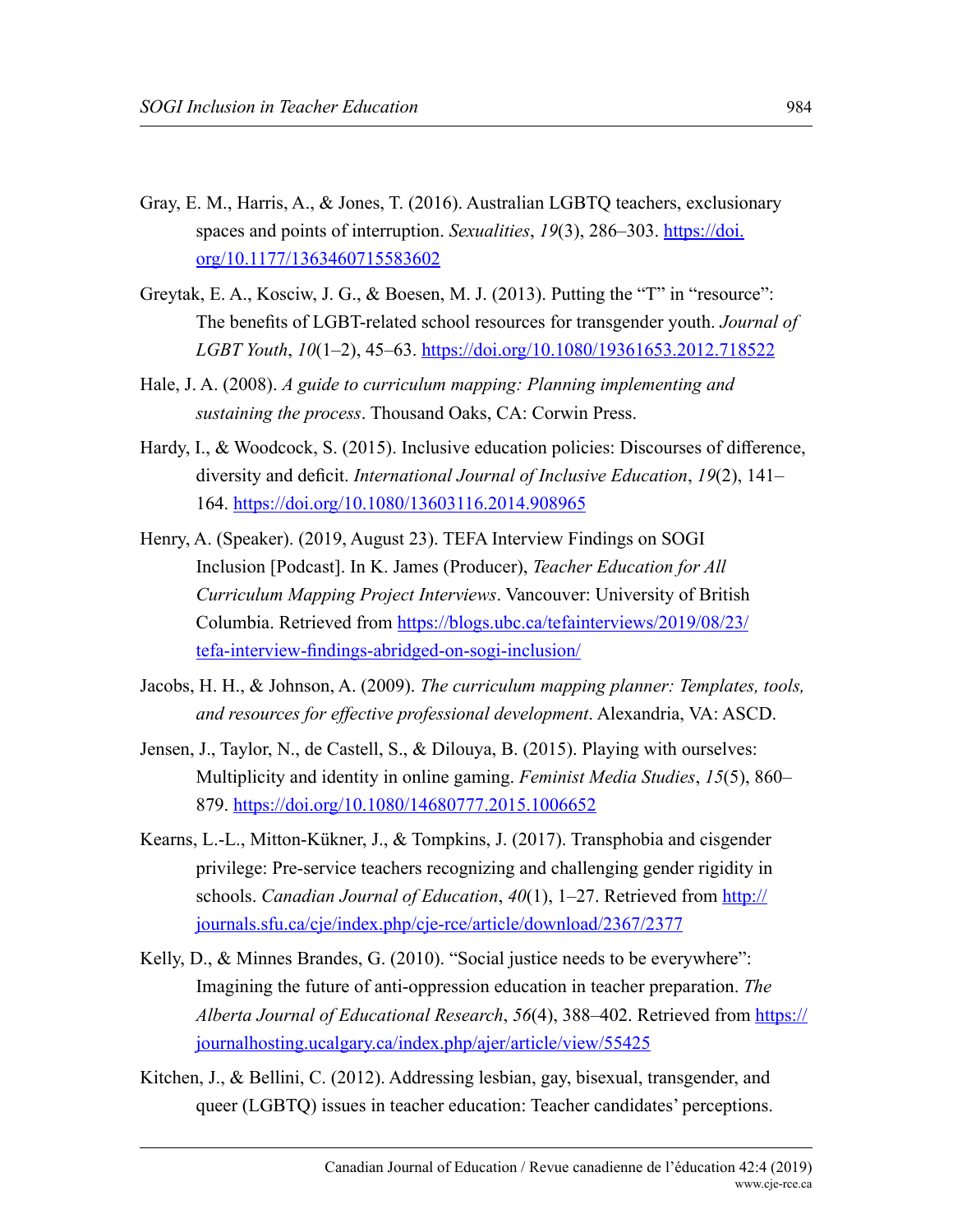*Alberta Journal of Educational Research*, *58*(3), 444–460. Retrieved from [https://](https://journalhosting.ucalgary.ca/index.php/ajer/article/view/55632) [journalhosting.ucalgary.ca/index.php/ajer/article/view/55632](https://journalhosting.ucalgary.ca/index.php/ajer/article/view/55632)

- Kozleski, E. B., & Waitoller, F. R. (2010). Teacher learning for inclusive education: Understanding teaching as a cultural and political practice. *International Journal of Inclusive Education*, *14*(7), 655–666. [https://doi.](https://doi.org/10.1080/13603111003778379) [org/10.1080/13603111003778379](https://doi.org/10.1080/13603111003778379)
- Loutzenheiser, L. W. (2015). "Who are you calling a problem?" Addressing transphobia and homophobia through school policy. *Critical Studies in Education*, *56*(1), 99–115. <https://doi.org/10.1080/17508487.2015.990473>
- Loutzenheiser, L. (Speaker). (2019, August 23). TEFA Interview Findings on SOGI Inclusion [Podcast]. In K. James (Producer), *Teacher Education for All Curriculum Mapping Project Interviews*. Vancouver: University of British Columbia. Retrieved from [https://blogs.ubc.ca/tefainterviews/2019/08/23/](https://blogs.ubc.ca/tefainterviews/2019/08/23/tefa-interview-findings-abridged-on-sogi-inclusion/) [tefa-interview-findings-abridged-on-sogi-inclusion/](https://blogs.ubc.ca/tefainterviews/2019/08/23/tefa-interview-findings-abridged-on-sogi-inclusion/)
- MacDonnell, J. A., & Daley, A. (2015). Examining the development of Positive Space in health and social service organizations: A Canadian exploratory study. *Journal of Lesbian and Gay Social Services*, *27*(3), 263–301. [https://doi.org/10.1080/105387](https://doi.org/10.1080/10538720.2015.1040186) [20.2015.1040186](https://doi.org/10.1080/10538720.2015.1040186)
- MacIntosh, L. (2007). Does anyone have a band-aid? Anti-homophobia discourses and pedagogical impossibilities. *Educational Studies*, *41*(1), 33–43. [https://doi.](https://doi.org/10.1080/00131940701308874) [org/10.1080/00131940701308874](https://doi.org/10.1080/00131940701308874)
- MacIntosh, L. (Speaker). (2019, August 23). TEFA Interview Findings on SOGI Inclusion [Podcast]. In K. James (Producer), *Teacher Education for All Curriculum Mapping Project Interviews*. Vancouver: University of British Columbia. Retrieved from [https://blogs.ubc.ca/tefainterviews/2019/08/23/](https://blogs.ubc.ca/tefainterviews/2019/08/23/tefa-interview-findings-abridged-on-sogi-inclusion/) [tefa-interview-findings-abridged-on-sogi-inclusion/](https://blogs.ubc.ca/tefainterviews/2019/08/23/tefa-interview-findings-abridged-on-sogi-inclusion/)
- Magnus, D. C. D., & Lundin, D. M. (2016). Challenging norms: University students' views on heteronormativity as a matter of diversity and inclusion in initial teacher education. *International Journal of Educational Research*, *79*, 76–85. [https://doi.](https://doi.org/10.1016/j.ijer.2016.06.006) [org/10.1016/j.ijer.2016.06.006](https://doi.org/10.1016/j.ijer.2016.06.006)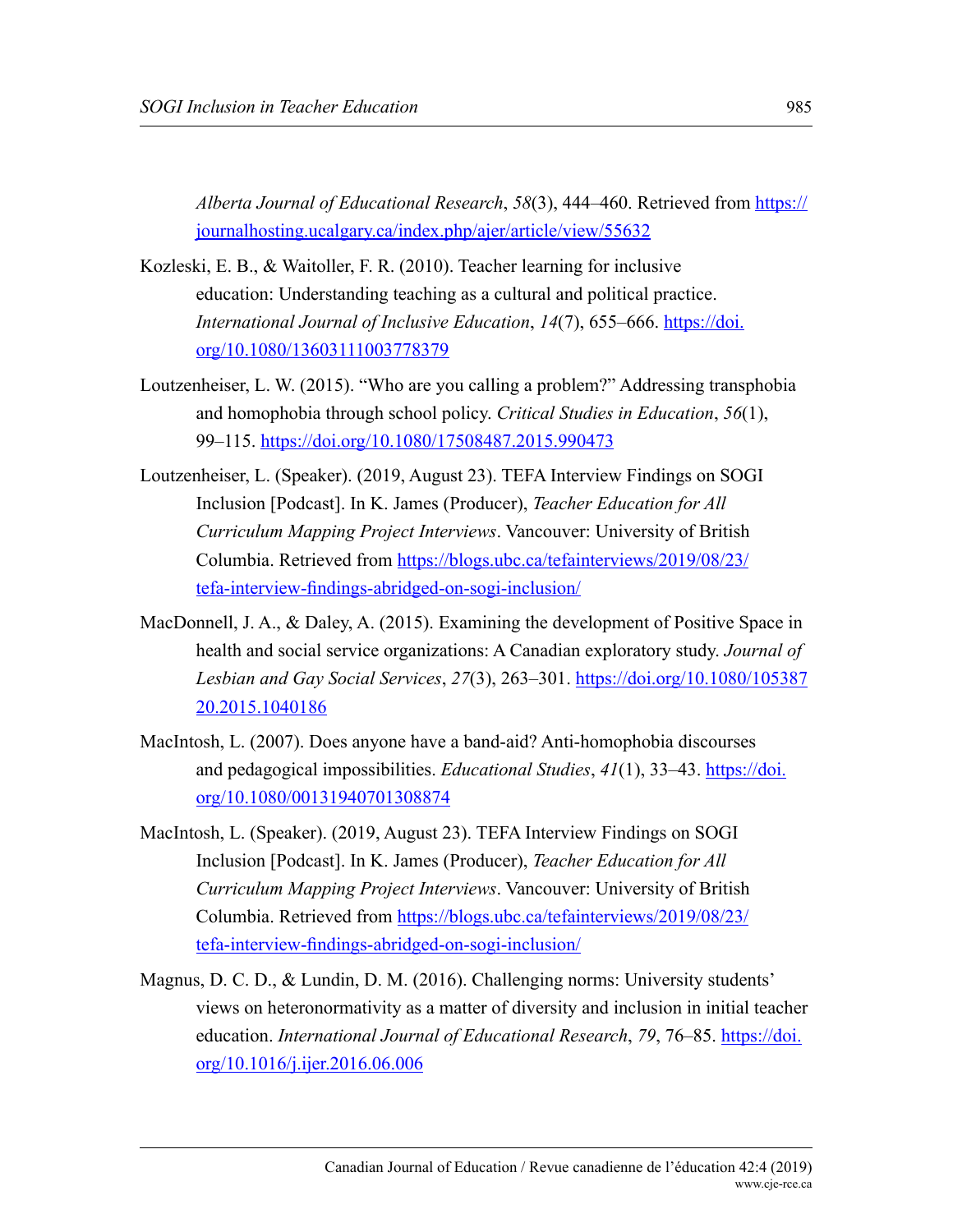- Martino, W., & Cumming-Potvin, W. (2016). Teaching about sexual minorities and "princess boys": A queer and trans-infused approach to investigating LGBTQthemed texts in the elementary school classroom. *Discourse: Studies in the Cultural Politics of Education*, *37*(6), 807–827. [https://doi.org/10.1080/01596306](https://doi.org/10.1080/01596306.2014.940239) [.2014.940239](https://doi.org/10.1080/01596306.2014.940239)
- McGlashan, H., & Fitzpatrick, K. (2017). LGBTQ youth activism and school: Challenging sexuality and gender norms. *Health Education*, *117*(5), 485– 497. Retrieved from [https://www.emeraldinsight.com/doi/abs/10.1108/](https://www.emeraldinsight.com/doi/abs/10.1108/HE-10-2016-0053) [HE-10-2016-0053](https://www.emeraldinsight.com/doi/abs/10.1108/HE-10-2016-0053)
- McGrath, K. (2014). Teaching sex, gender, transsexual, and transgender concepts. *Communication Teacher*, *28*(2), 96–101. [https://doi.org/10.1080/17404622.2013.8](https://doi.org/10.1080/17404622.2013.865764) [65764](https://doi.org/10.1080/17404622.2013.865764)
- McGregor, C. (2008). Norming and <re>forming: Challenging heteronormativity in educational policy discourse. *Canadian Journal of Educational Administration and Policy*, *82*, 1-38. Retrieved from [https://files.eric.ed.gov/fulltext/EJ842493.](https://files.eric.ed.gov/fulltext/EJ842493.pdf) [pdf](https://files.eric.ed.gov/fulltext/EJ842493.pdf)
- McTavish, M. (Speaker). (2019, August 23). TEFA Interview Findings on SOGI Inclusion [Podcast]. In K. James (Producer), *Teacher Education for All Curriculum Mapping Project Interviews*. Vancouver: University of British Columbia. Retrieved from [https://blogs.ubc.ca/tefainterviews/2019/08/23/](https://blogs.ubc.ca/tefainterviews/2019/08/23/tefa-interview-findings-abridged-on-sogi-inclusion/) [tefa-interview-findings-abridged-on-sogi-inclusion/](https://blogs.ubc.ca/tefainterviews/2019/08/23/tefa-interview-findings-abridged-on-sogi-inclusion/)
- Metcalfe, A. (Speaker). (2019, August 23). TEFA Interview Findings on SOGI Inclusion [Podcast]. In K. James (Producer), *Teacher Education for All Curriculum Mapping Project Interviews*. Vancouver: University of British Columbia. Retrieved from [https://blogs.ubc.ca/tefainterviews/2019/08/23/](https://blogs.ubc.ca/tefainterviews/2019/08/23/tefa-interview-findings-abridged-on-sogi-inclusion/) [tefa-interview-findings-abridged-on-sogi-inclusion/](https://blogs.ubc.ca/tefainterviews/2019/08/23/tefa-interview-findings-abridged-on-sogi-inclusion/)
- Miller, R. A. (2015). "Sometimes you feel invisible": Performing queer/disabled in the university classroom. *The Educational Forum*, 79(4), 377–393. [https://doi.org/10.](https://doi.org/10.1080/00131725.2015.1068417) [1080/00131725.2015.1068417](https://doi.org/10.1080/00131725.2015.1068417)
- Miller, R. A., Wynn, R. D., & Webb, K. W. (2018). "This really interesting juggling act": How university students manage disability/queer identity disclosure and visibility.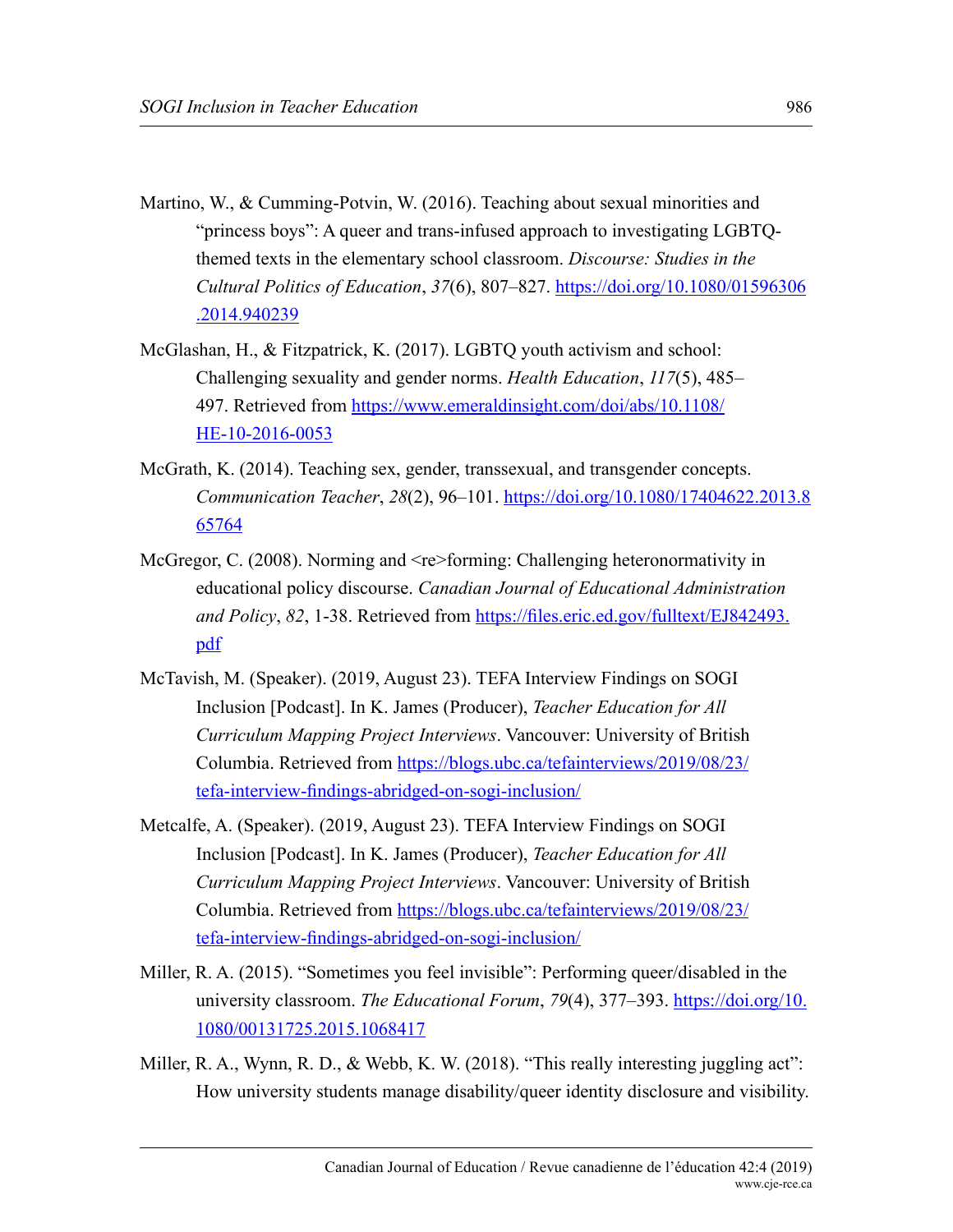*Journal of Diversity in Higher Education*. Advance online publication. [http://](http://dx.doi.org/10.1037/dhe0000083 ) [dx.doi.org/10.1037/dhe0000083](http://dx.doi.org/10.1037/dhe0000083 ) 

- Mitton-Kükner, J., Kearns, L.-L., & Tompkins, J. (2016). Pre-service educators and antioppressive pedagogy: Interrupting and challenging LGBTQ oppression in schools. *Asia-Pacific Journal of Teacher Education*, *44*(1), 20–34. [https://doi.org/10.1080/](https://doi.org/10.1080/1359866X.2015.1020047) [1359866X.2015.1020047](https://doi.org/10.1080/1359866X.2015.1020047)
- Mulligan, S. (Speaker). (2019, August 23). TEFA Interview Findings on SOGI Inclusion [Podcast]. In K. James (Producer), *Teacher Education for All Curriculum Mapping Project Interviews*. Vancouver: University of British Columbia. Retrieved from [https://blogs.ubc.ca/tefainterviews/2019/08/23/](https://blogs.ubc.ca/tefainterviews/2019/08/23/tefa-interview-findings-abridged-on-sogi-inclusion/) [tefa-interview-findings-abridged-on-sogi-inclusion/](https://blogs.ubc.ca/tefainterviews/2019/08/23/tefa-interview-findings-abridged-on-sogi-inclusion/)
- Nelson, C. (2010). A gay immigrant student's perspective: Unspeakable acts in the language class. *TESOL Quarterly*, *44*(3), 441–464. Retrieved from [https://](https://onlinelibrary.wiley.com/doi/abs/10.5054/tq.2010.226853) [onlinelibrary.wiley.com/doi/abs/10.5054/tq.2010.226853](https://onlinelibrary.wiley.com/doi/abs/10.5054/tq.2010.226853)
- Page, M. L. (2017). Teaching in the cracks: Using familiar pedagogy to advance LGBTQinclusive curriculum. *Journal of Adolescent & Adult Literacy*, *60*(6), 677–685.
- Pierre, D. N. (2017). Broadening understanding: Students' perspectives on respecting all sexual orientations and gender identities in university classrooms. *Collected Essays on Learning and Teaching*, *10*, 101–115. Retrieved from [https://celt.](https://celt.uwindsor.ca/index.php/CELT/article/view/4753/4204) [uwindsor.ca/index.php/CELT/article/view/4753/4204](https://celt.uwindsor.ca/index.php/CELT/article/view/4753/4204)
- Province of British Columbia. (2018a). *B.C.'s new curriculum*. Retrieved from [https://](https://www2.gov.bc.ca/gov/content/education-training/k-12/teach/curriculum) [www2.gov.bc.ca/gov/content/education-training/k-12/teach/curriculum](https://www2.gov.bc.ca/gov/content/education-training/k-12/teach/curriculum)
- Province of British Columbia. (2018b). *B.C.'s new curriculum: Curriculum overview*. Retrieved from<https://curriculum.gov.bc.ca/curriculum/overview>
- Province of British Columbia. (2018c). *School Act: School calendar regulation B.C. Reg. 314/2012 (M243/2012)*. Victoria, BC: Queen's Printer. Retrieved from [http://](http://www.bclaws.ca/civix/document/id/crbc/crbc/314_2012) [www.bclaws.ca/civix/document/id/crbc/crbc/314\\_2012](http://www.bclaws.ca/civix/document/id/crbc/crbc/314_2012)
- Pryor, J. T. (2015). Out in the classroom: Transgender student experiences at a large public university. *Journal of College Student Development*, *56*(5), 440–455. Retrieved from <https://muse.jhu.edu/article/587287>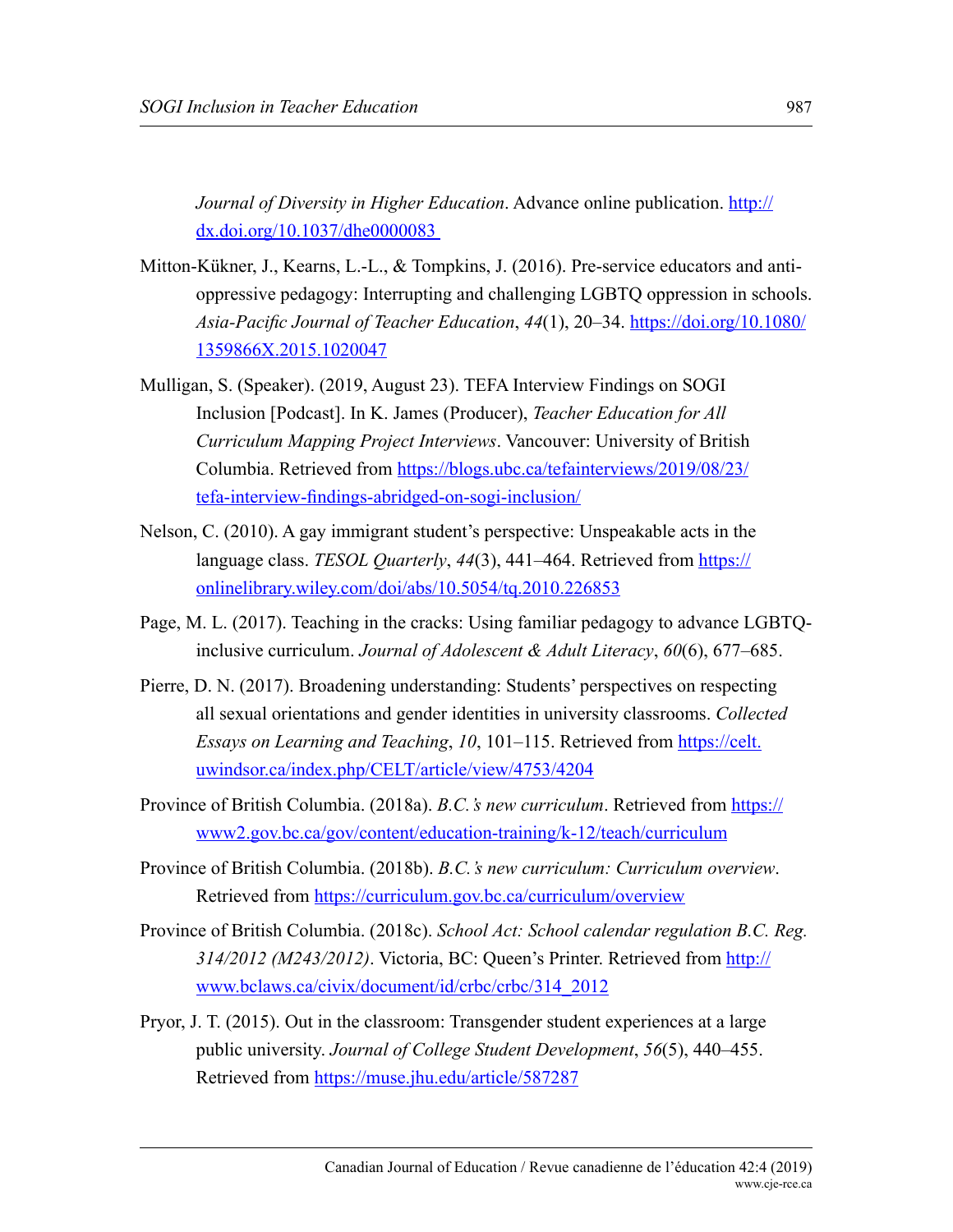- Ratto, C. G., Grespan, C. L., & Corrêa de Lacerda, M. P. (2016). Performativity of gender and sexualities: The implications in the education of youths. *Creative Education*, *7*, 1615–1626. Retrieved from [https://www.scirp.org/journal/PaperInformation.](https://www.scirp.org/journal/PaperInformation.aspx%3FPaperID%3D68875) [aspx?PaperID=68875](https://www.scirp.org/journal/PaperInformation.aspx%3FPaperID%3D68875)
- Rayside, D. (2014). The inadequate recognition of sexual diversity by Canadian schools: LGBT advocacy and its impact. *Journal of Canadian Studies*, *48*(1), 190–225. <https://doi.org/10.3138/jcs.48.1.190>
- Renwick, K. (Speaker). (2019, August 23). TEFA Interview Findings on SOGI Inclusion [Podcast]. In K. James (Producer), *Teacher Education for All Curriculum Mapping Project Interviews*. Vancouver: University of British Columbia. Retrieved from [https://blogs.ubc.ca/tefainterviews/2019/08/23/](https://blogs.ubc.ca/tefainterviews/2019/08/23/tefa-interview-findings-abridged-on-sogi-inclusion/) [tefa-interview-findings-abridged-on-sogi-inclusion/](https://blogs.ubc.ca/tefainterviews/2019/08/23/tefa-interview-findings-abridged-on-sogi-inclusion/)
- Roberts, C., & Sarangi, S. (1995). 'But are they one of us?': Managing and evaluating identities in work-related contexts. *Multilingua - Journal of Cross-Cultural and Interlanguage Communication*, *14*(4), 363–390. Retrieved from [https://](https://www.degruyter.com/view/j/mult.1995.14.issue-4/mult.1995.14.4.363/mult.1995.14.4.363.xml) [www.degruyter.com/view/j/mult.1995.14.issue-4/mult.1995.14.4.363/](https://www.degruyter.com/view/j/mult.1995.14.issue-4/mult.1995.14.4.363/mult.1995.14.4.363.xml) [mult.1995.14.4.363.xml](https://www.degruyter.com/view/j/mult.1995.14.issue-4/mult.1995.14.4.363/mult.1995.14.4.363.xml)
- Robinson, K. H., & Ferfolja, T. (2010). "What are we doing this for?" Dealing with lesbian and gay issues in teacher education. *British Journal of Sociology of Education*, *22*(1), 121–133.<https://doi.org/10.1080/01425690020030828>
- Rodela, K. C., & Tobin, J. M. (2017). On Anna's terms: Supporting a student's gender transition in elementary school. *Journal of Cases in Educational Leadership*, *20*(4), 42–57. <https://doi.org/10.1177/1555458917711210>
- Rubel, L. H. (2016). Speaking up and speaking out about gender in mathematics. *The Mathematics Teacher*, *109*(6), 434–439. Retrieved from [https://www.jstor.org/](https://www.jstor.org/stable/10.5951/mathteacher.109.6.0434) [stable/10.5951/mathteacher.109.6.0434](https://www.jstor.org/stable/10.5951/mathteacher.109.6.0434)
- Roman, L. (Speaker). (2019, August 23). TEFA Interview Findings on SOGI Inclusion [Podcast]. In K. James (Producer), *Teacher Education for All Curriculum Mapping Project Interviews*. Vancouver: University of British Columbia. Retrieved from [https://blogs.ubc.ca/tefainterviews/2019/08/23/](https://blogs.ubc.ca/tefainterviews/2019/08/23/tefa-interview-findings-abridged-on-sogi-inclusion/) [tefa-interview-findings-abridged-on-sogi-inclusion/](https://blogs.ubc.ca/tefainterviews/2019/08/23/tefa-interview-findings-abridged-on-sogi-inclusion/)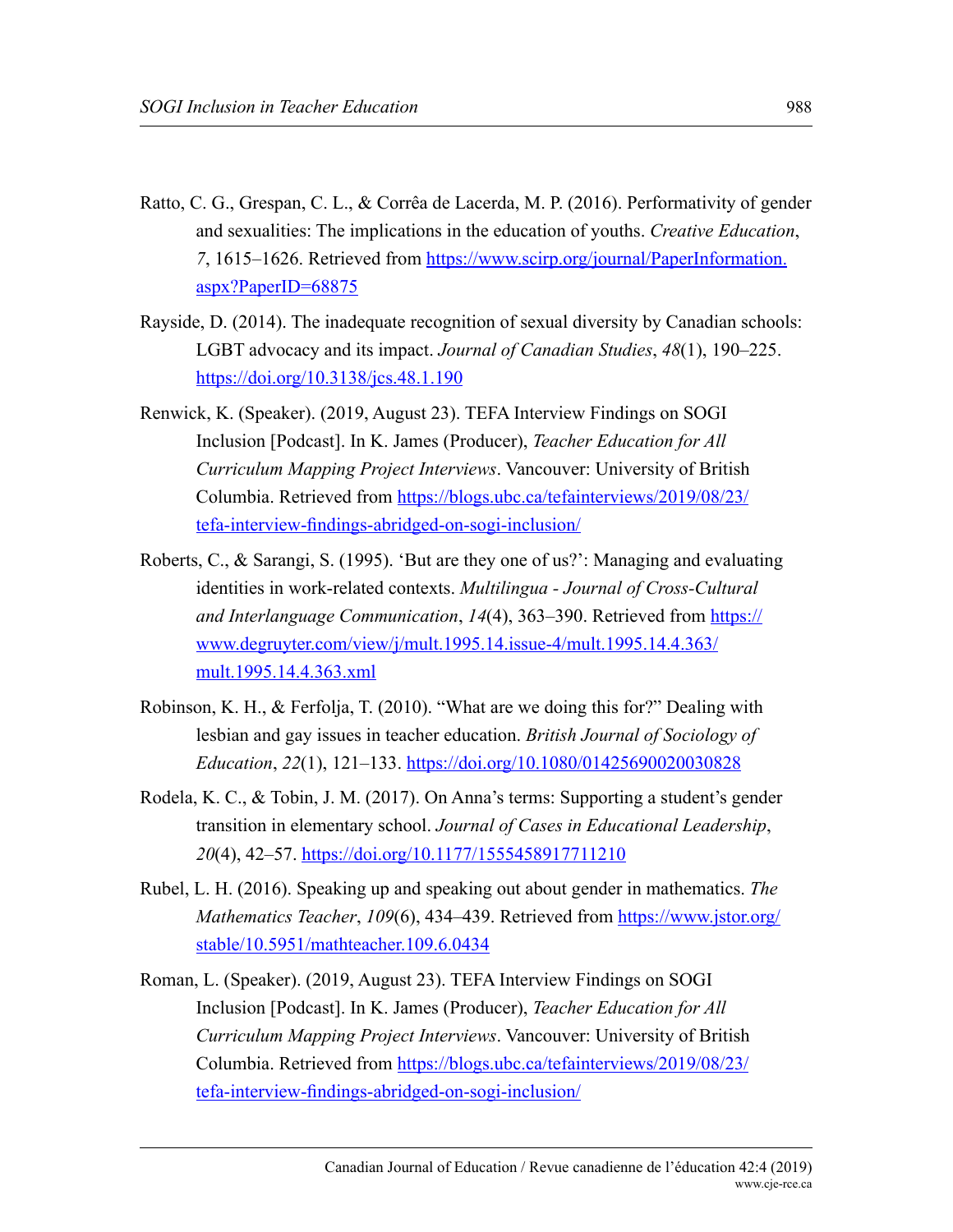- Russell, C. L., Sanick, T., & Kennelly, J. (2002). Queering environmental education. *Canadian Journal of Environmental Education*, *7*(1), 54–66. Retrieved from <https://cjee.lakeheadu.ca/article/viewFile/274/166>
- Saewyc, E., Poon, C., Kovaleva, K., Tourand, J., & Smith, A. (2016). *School-based interventions to reduce health disparities among LGBTQ youth: Considering the evidence*. Vancouver, BC: Vancouver McCreary Centre Society & Stigma and Resilience Among Vulnerable Youth Centre. Retrieved from [http://www.mcs.](http://www.mcs.bc.ca/pdf/considering_the_evidence.pdf) bc.ca/pdf/considering the evidence.pdf
- Schieble, M. (2012). A critical discourse analysis of teachers' views on LGBT literature. *Discourse: Studies in the Cultural Politics of Education*, *33*(2), 207–222. [https://](https://doi.org/10.1080/01596306.2011.620758) [doi.org/10.1080/01596306.2011.620758](https://doi.org/10.1080/01596306.2011.620758)
- Schmidt, S. J., Chang, S., Carolan-Silva, A., Lockhart, J., & Anagnostopoulos, D. (2012). Recognition, responsibility, and risk: Pre-service teachers' framing and reframing of lesbian, gay, and bisexual social justice issues. T*eaching and Teacher Education*, *28*(8), 1175–1184.
- Scott, S. (Speaker). (2019, August 23). TEFA Interview Findings on SOGI Inclusion [Podcast]. In K. James (Producer), *Teacher Education for All Curriculum Mapping Project Interviews*. Vancouver: University of British Columbia. Retrieved from [https://blogs.ubc.ca/tefainterviews/2019/08/23/](https://blogs.ubc.ca/tefainterviews/2019/08/23/tefa-interview-findings-abridged-on-sogi-inclusion/) [tefa-interview-findings-abridged-on-sogi-inclusion/](https://blogs.ubc.ca/tefainterviews/2019/08/23/tefa-interview-findings-abridged-on-sogi-inclusion/)
- Staley, S., & Leonardi, B. (2016). Leaning in to discomfort: Preparing literacy teachers for gender and sexual diversity. *Research in the Teaching of English*, *51*(2), 209–229. Retrieved from [http://ncte.org/library/NCTEFiles/Resources/Journals/](http://ncte.org/library/NCTEFiles/Resources/Journals/RTE/0512-nov2016/Leaning.pdf) [RTE/0512-nov2016/Leaning.pdf](http://ncte.org/library/NCTEFiles/Resources/Journals/RTE/0512-nov2016/Leaning.pdf)
- Steck, A., & Perry, D. (2017). Secondary school leader perceptions about the inclusion of queer materials in the school course curricula. *The Curriculum Journal*, *28*(3), 327–348. <https://doi.org/10.1080/09585176.2017.1292180>
- Swanson, K., & Gettinger, M. (2016). Teachers' knowledge, attitudes, and supportive behaviors toward LGBT students: Relationship to gay-straight alliances, antibullying policy, and teacher training. *Journal of LGBT Youth*, *13*(4), 326–351. <https://doi.org/10.1080/19361653.2016.1185765>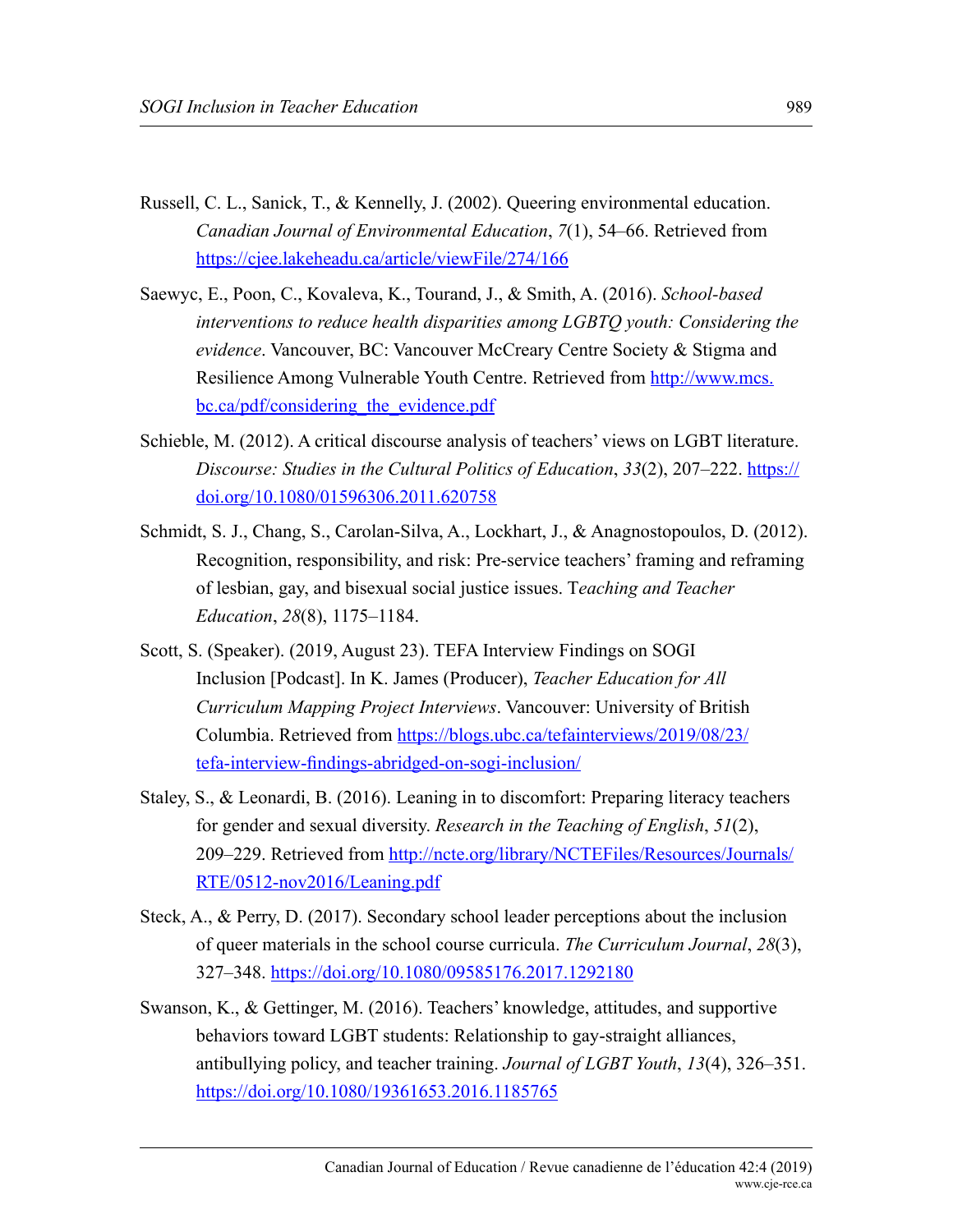- Taylor, C., Peter, T., McMinn, T. L., Elliot, T., Beldom, S., Ferry, A., Gross, Z., Paquin, S., & Schalter, K. (2011). *Every class in every school: The first national climate survey on homophobia, biphobia, and transphobia in Canadian schools. Final report*. Toronto, ON: Egale Canada Human Rights Trust. Retrieved from [https://](https://egale.ca/every-class/) [egale.ca/every-class/](https://egale.ca/every-class/)
- Teman, E. D., & Lahman, M. K. E. (2012). Broom closet or fish bowl? An ethnographic exploration of a university queer center and oneself. *Qualitative Inquiry*, *18*(4), 341–354.<https://doi.org/10.1177/1077800411433548>
- Ton, H., Eidson-Ton, W. S., Iosif, A.-M., Sitkin, N., Henderson, S., & Callahan, E. J. (2016). Using a retreat to develop a 4-year sexual orientation and gender identity curriculum. *Academic Psychiatry*, *40*(5), 796–801.
- van Leent, L., & Mills, K. (2018). A queer critical media literacies framework in a digital age. *Journal of Adolescent & Adult Literacy*, *61*(4), 401–411. Retrieved from <https://ila.onlinelibrary.wiley.com/doi/pdf/10.1002/jaal.711>
- Vavrus, M. (2009). Sexuality, schooling, and teacher identity formation: A critical pedagogy for teacher education. *Teaching and Teacher Education*, *25*(3), 383–390. Retrieved from [https://www.sciencedirect.com/science/article/pii/](https://www.sciencedirect.com/science/article/pii/S0742051X08001571) [S0742051X08001571](https://www.sciencedirect.com/science/article/pii/S0742051X08001571)
- Waitoller, F. R., & Artiles, A. (2016). Teacher learning as curating: Becoming inclusive educators in school/university partnerships. *Teaching and Teacher Education*, *59*, 360–371. Retrieved from [https://asu.pure.elsevier.com/en/publications/](https://asu.pure.elsevier.com/en/publications/teacher-learning-as-curating-becoming-inclusive-educators-in-scho) [teacher-learning-as-curating-becoming-inclusive-educators-in-scho](https://asu.pure.elsevier.com/en/publications/teacher-learning-as-curating-becoming-inclusive-educators-in-scho)
- Walker, J. (2016). *Legislative summary of Bill C-16: An act to amend the Canadian human rights act and the criminal code*. Ottawa, ON: Library of Parliament. Retrieved from [https://lop.parl.ca/sites/PublicWebsite/default/en\\_CA/](https://lop.parl.ca/sites/PublicWebsite/default/en_CA/ResearchPublications/LegislativeSummaries/421C16E) [ResearchPublications/LegislativeSummaries/421C16E](https://lop.parl.ca/sites/PublicWebsite/default/en_CA/ResearchPublications/LegislativeSummaries/421C16E)
- Wargo, J. M. (2017). Hacking heteronormativity and remixing rhymes: Enacting a [q] ulturally sustaining pedagogy in middle grades English language arts. *Voices from the Middle*, *24*(3), 39–43.